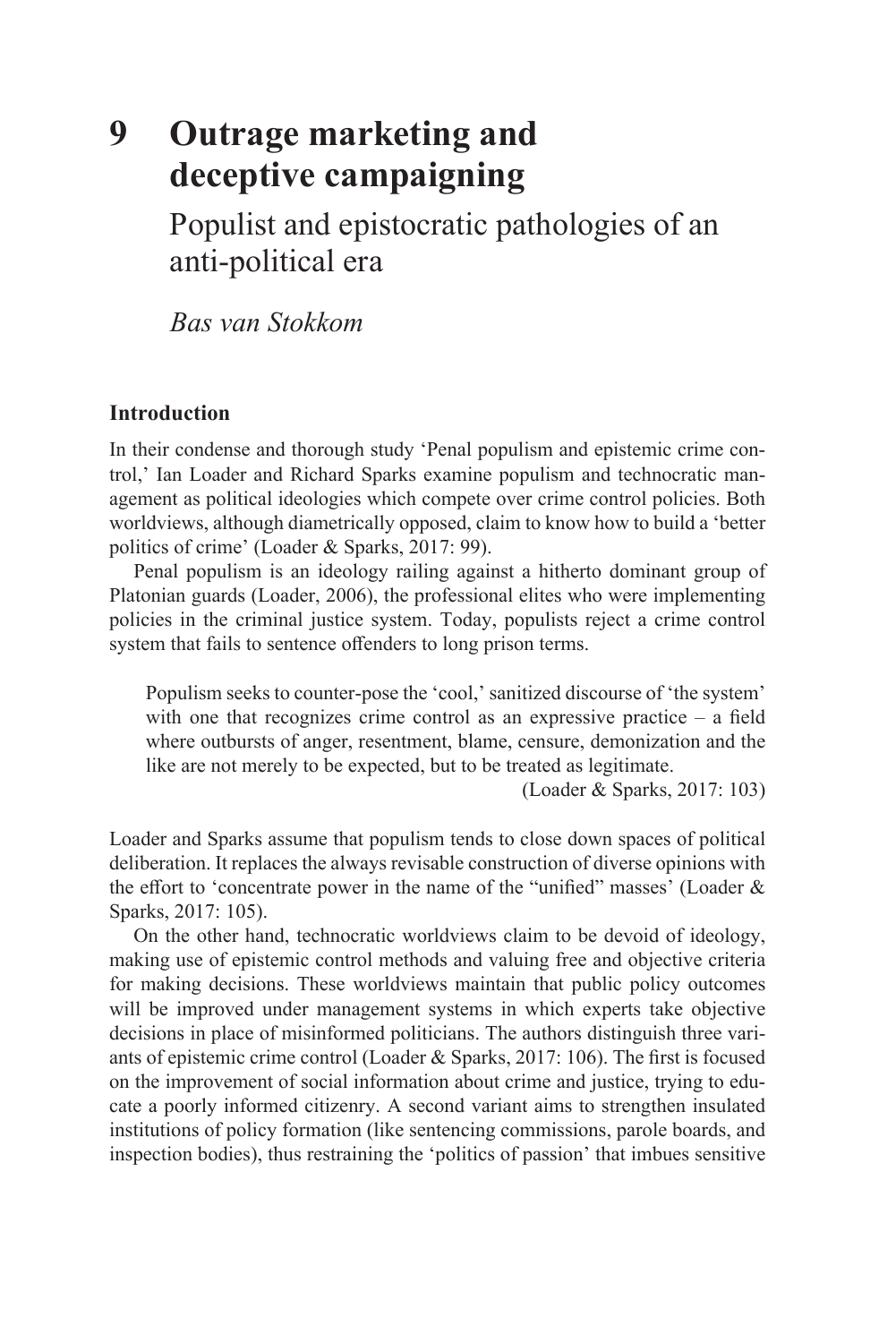issues like crime. A third type wants to ground policy and practice in 'evidence based' and 'what works' methods.

Loader and Sparks point out that these three variants are vulnerable to the criticism that they are monological and top down. Paradoxically, technocrats – preferably termed *epistocrats*, the antipodes of 'the common people' – privilege competence over consent as the arbiter of crime policy, thereby locating the criteria for making 'good' decisions outside the democratic process of reaching those decisions and raising barriers for entry to political discussion. The authors argue that these epistemic approaches seem to rest on a 'scholastic fallacy' that public sensibilities can be altered by exposure to evidence and 'facts-of-the-matter' (Loader & Sparks, 2017: 107). They respond to the 'dangers' of populism 'by reasserting the very practices of elite governance that fuel populist resentment in the first place' (Loader & Sparks, 2017: 111). In this way, epistemic ambitions of prediction and control 'appear to reproduce in reverse populism's depiction of political life as a struggle between elites and masses' (idem), between rational truth versus emotionalized opinion. In this respect, Loader and Sparks quote political theorist Nadia Urbaniti. She warns that once episteme enters the domain of politics, 'the possibility that political equality gets questioned is in the air because the criterion of competence is intrinsically inegalitarian' (Loader & Sparks, 2017: 111).

Loader and Sparks show convincingly that penal populism and epistemic crime control are ideological opposites. However, they equally emphasize that both have some unexpected affinities. On the one hand, the gap between populists and epistocrats seems unbridgeable. But on the other hand, both seem to close down the 'open space' of political deliberation (Loader & Sparks, 2017: 112). In a curious way, both mirror each other and believe that that there is no real room for debate, pluralist voices, and disagreement.

Populism and epistocracy press claims that recycle and reinforce the idea that democratic politics is unable to respond effectively to public anxieties about crime, security and related problems, or find a way towards effective and legitimate solutions. They become unlikely partners in questioning the claims and doubting the promise of democratic politics.

(Loader & Sparks, 2017: 112)

Loader and Sparks conclude that populism and epistocracy are 'connected pathologies of our contemporary anti-political malaise' (Loader & Sparks, 2017: 99): both impair the ideal and practice of democratic politics by disregarding the normative force of democratic procedures which are necessary to obtain legitimate forms of crime control.

The criticisms of epistemic and populist approaches worded by Loader and Sparks are in some respects remarkably congruent with Hannah Arendt's theories on truth and lying in politics. She has elaborated a political philosophy which is radically critical to populism – in her terms, 'mass politics' – as well as technocracy. Both tend to use measures that force and coerce, and undermine the promise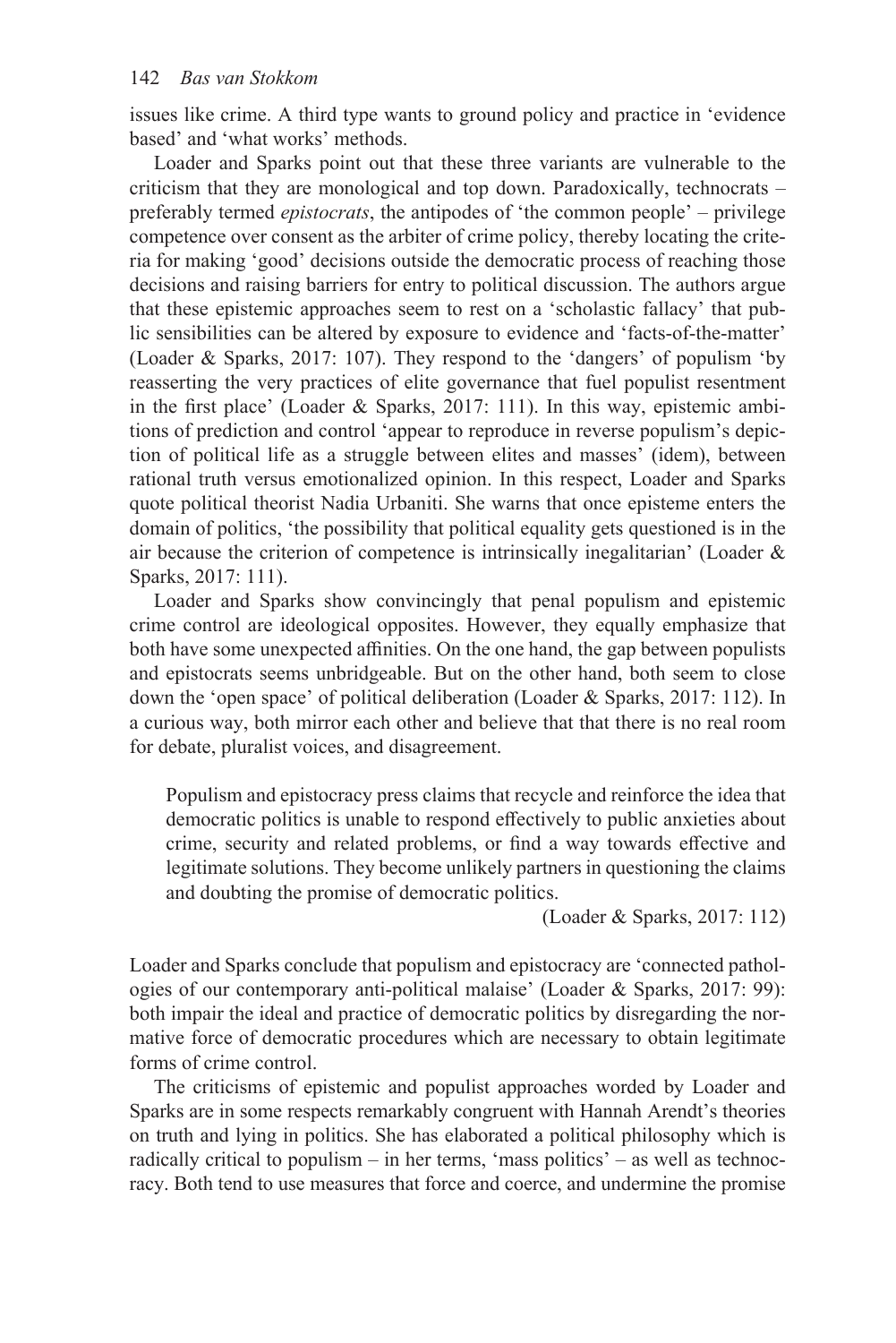of politics: the peaceful coexistence of different people and their willingness to understand others' opinions during discussion. Arendt emphasizes that political action is primarily focused on imagination and its fabrications, producing various kinds of erroneous, distorting, and misleading information. She points out that deceptive speech is an inherent feature of mass communication, ranging from demagoguery and adversarial politics to PR, advertising, and promotional strategies.

Arendt points out that politics – also democratic politics – has always been a domain where deception and lies are flourishing, an interpretation which runs against modern liberal intuitions that democratic societies are free from the perils of propaganda and disinformation. She would have been astonished by current impressions that we are witnessing a breakdown of confidence in truth telling, as the labels 'post-truth' and 'fake news' indicate. These terms assume that democratic societies once enjoyed an 'era of truth' (Corner, 2017). In fact, fake news and its deployment as part of political strategy are nothing new to Western types of public communication.

In this chapter, I will present some aspects of Arendt's philosophy to clarify Loader and Sparks' 'contemporary anti-political malaise' and possible way-outs. I will lift the 'connected pathologies' of populism and epistemic control to the level of 'dysfunctional communication,' the ways in which audiences are deceived and misinformed. My claim is that these pathologies reside in the greatly increased size of tabloidized media sectors as well as promotional industries. On the one hand, these media sectors, including digital media, concentrate on the production of scandal hunting, naming and shaming, and sensationalist news. On the other hand, epistemic policy programmes have increasingly become part of governmental and corporate campaigns and promotional activities. In other words, I will take up the thread of Loader and Sparks' analysis but will zoom in on two different types of 'dysfunctional communication,' namely tabloid populism and public relations (PR) campaigns. Both types have crusading and propagandistic elements, and for that reason they seem to be inherently anti-political and fundamentally at odds with democratic deliberation, exchanging and challenging each other's arguments. In this way, I will put Loaders and Sparks' analysis in a broader sociological frame of mediatization, focusing on dis- and misinforming types of mass communication, as well as the underlying business models.

In the last section, I will point out that these mediatized systems form severe obstacles to open-minded public deliberation, and that – contrary to Loader and Sparks' criticisms of insulation efforts – deliberative spaces in social life worlds should be protected from promotional and agitational campaigning, and from a mediatized 'economy of emotion' in particular. However, this undertaking does not implicate that 'compelling truths' should determine the proper mode of public discourse. In this respect, I endorse Arendt's view that scientific methods are not the sole claimants to and arbiters of truth and knowledge. I will argue that 'publicly acceptable facts' and their recognition seem to be more important than experts' competences to ascertain factual truths.

Section 2 explores Hannah Arendt's philosophical insights, focusing on the relationship between truth and lies in politics, and the anti-politics of mass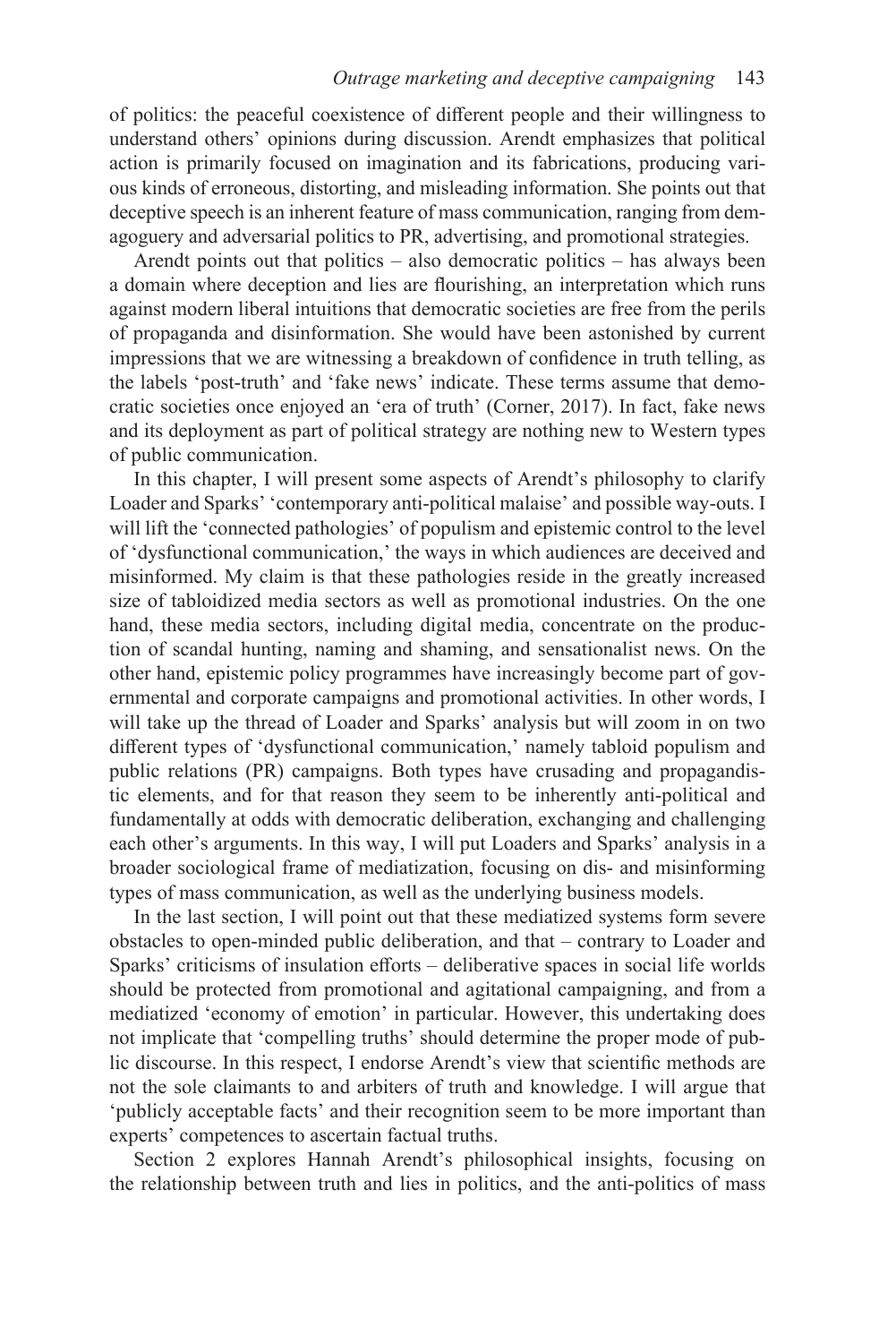# 144 *Bas van Stokkom*

mobilization. In section 3, the focus shifts to the advance of promotional 'makebelieve' industries as well as populist outrage marketing, and various types of deception and misinformation which are characteristic of these industries. The last section discusses some problematical impacts of emotionalized media formats and the way they impair public deliberation, and draws attention to Arendt's vision on truth telling and opinion formation.

# **Hannah Arendt on lying in politics and the mobilization of the masses**

Philosopher Hannah Arendt has examined the issue of truth and lying in politics in depth. In her extensive study of totalitarian regimes (published originally in 1951), she discussed political systems of 'organized lying' in which decisionmaking is focused on a permanent adjustment or displacement of reality. For example, organized lying can completely erase memories of a certain period or a certain group. Consider the removal of Trotsky from the history of socialism. In a totalitarian regime, people have lost contact with their fellow citizens as well as the reality around them. People may even ignore what their own experiences tell them and become emancipated from reality.

The ideal subject of totalitarian rule is not the convinced Nazi or the convinced Communist, but people for whom the distinction between fact and fiction (that is, the reality of experience) and the distinction between true and false (that is, the standards of thought) no longer exist.

(Arendt, 1973: 474)

In modern democracies, contrary to liberal intuitions, lying is as well a natural part of politics. In her study 'Lying in Politics' – an analysis of the US Pentagon Papers, which dealt with the US role in the Indochina wars – Arendt refers to the rise of advisors, think tanks, and professional, academically educated 'problemsolvers.' These professional echelons show great self-confidence and are 'in love with "theory," the world of sheer mental effort' (Arendt, 1972: 10-11). US policymakers have immunized themselves against all kinds of facts about the interference in Vietnam and have entered a 'defactualized world' (Arendt, 1972: 36). Political leaders have come to believe so strongly in their own fabrications that they were no longer able to distinguish between fact and fiction. Arendt states that US presidents have become so reliant upon PR communicators and advisors that they are vulnerable to 'complete manipulation' (Arendt, 1972: 8). Professional, scientifically trained consultants and 'problem solvers' – later termed 'spin doctors' – dislike chance, bad luck, and contingency and want to sell their certainties to the public. In the context of the Vietnam war, these groups sought to erase all relevant inconvenient facts, and their assessments became entirely detached from reality. Arendt points out that public relations and advertising can be seen as other recent 'genres in the art of lying.' In these 'image-making' industries, an army of marketing experts is committed to 'the art of making people believe in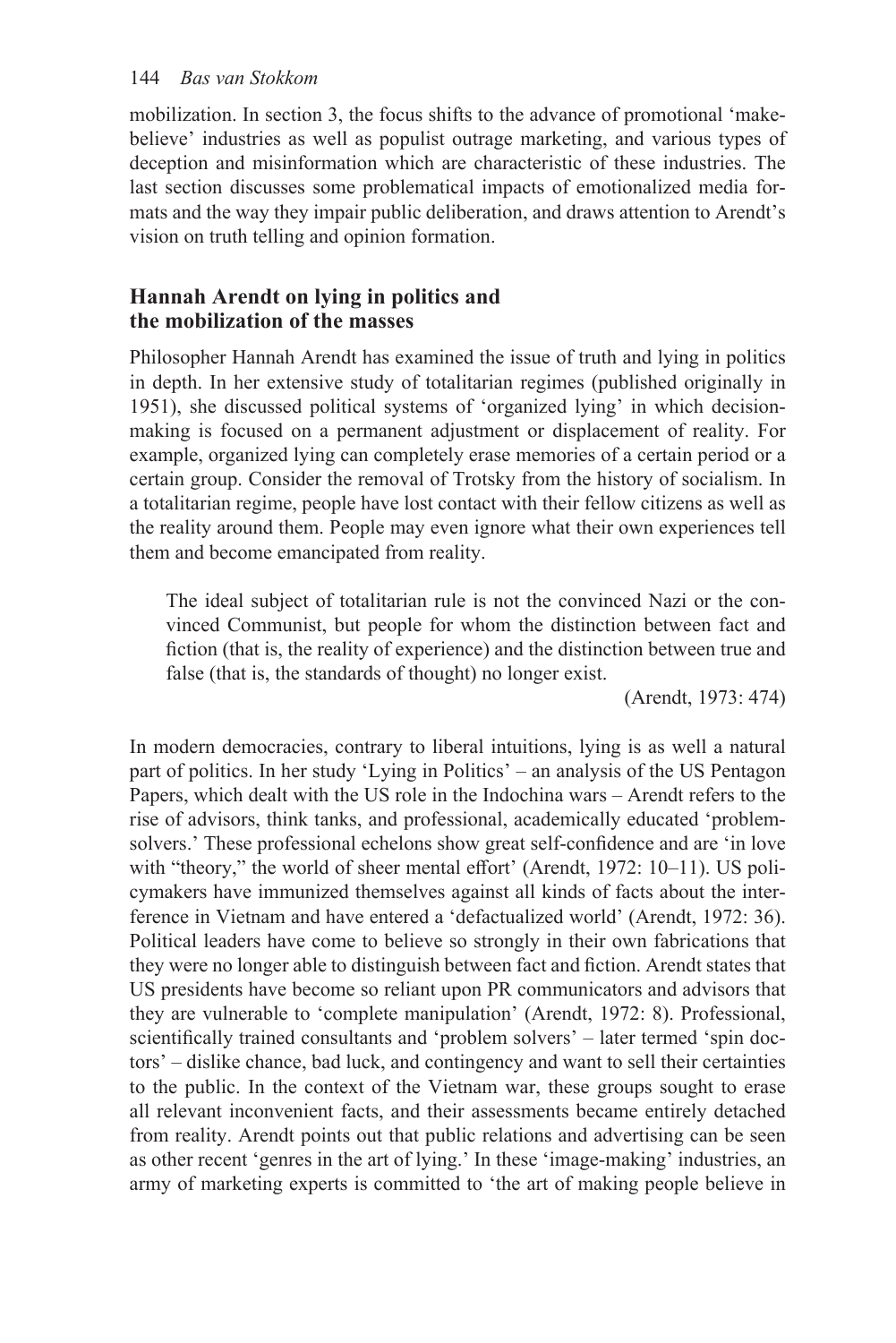the imaginary.' Political slogans and stock phrases are being prepared for mass consumption, like any other commercial good (Arendt, 1972: 8).

Arendt points out that lying has been endemic in politics since its beginning. 'Lies have always been regarded as justifiable tools in political dealings' (Arendt, 1972: 10). This can be explained by its focus on future potentials. Advocates of political change rely on the imagination – and the inventions that come with it – and they tend to conceal or deny troubling matters of fact. Arendt emphasizes that imagination – the ability to conceive possibilities for change and thus for acting – is a fundamentally political feature and even the very capacity for politics. This relates to her viewpoint that human action always involves beginning something new and initiating change.

She argues that we cannot escape having to manage troublesome facts in everyday life, but in this process we are receptive to political stories suggesting how factual truths can be avoided or made less compelling.

Lies are often much more plausible, more appealing to reason, than reality, since the liar has the great advantage of knowing beforehand what the audience wishes or expects to hear. He has prepared his story for public consumption with making a careful eye to making it credible, whereas reality has the disconcerting habit of confronting us with the unexpected, for which we are not prepared.

(Arendt, 1972: 6–7)

Arendt points out that truth and politics are at odds with each other. On the other hand, lies have always been considered a necessary tool for the demagogue. There is an essential affinity between lying and acting in politics, transforming facts and anticipating the future. Politics is the domain of action and brings inventiveness and novelty to the world. Imagination, spin, and lying are thus intertwined.

In her essay 'Truth and Politics,' Arendt argues that factual truths run counter to opinions in their mode of asserting validity. Truth carries an element of coercion. Truth seeking does not take into account other people's opinions. 'The trouble is that factual truth, like all other truth, peremptorily claims to be acknowledged and precludes debate, and debate constitutes the very essence of politics' (Arendt, 1977: 241). On the other hand, Arendt notes that there is a 'stubborn residue of truth' within the political realm itself. Factual truth is established by witnesses. Their experiences can get through to us and be remembered on the basis of their testimonies (Arendt, 1977: 238). These testimonies have a positive force and a resilient quality; stories of human support and goodwill cannot be silenced, even during war time. Without testimony of witnesses, the event or fact has no reality. In this way, incidents and problems can be discussed and addressed. However, the ground of reality is extremely fragile because witnesses are easily discredited.

For these reasons, Arendt regularly questions the truth claims of experts. Politics is the realm of diverse opinions, what the Greeks called *doxa*, a constant struggle of values and interests, not a greater and greater approximation to a single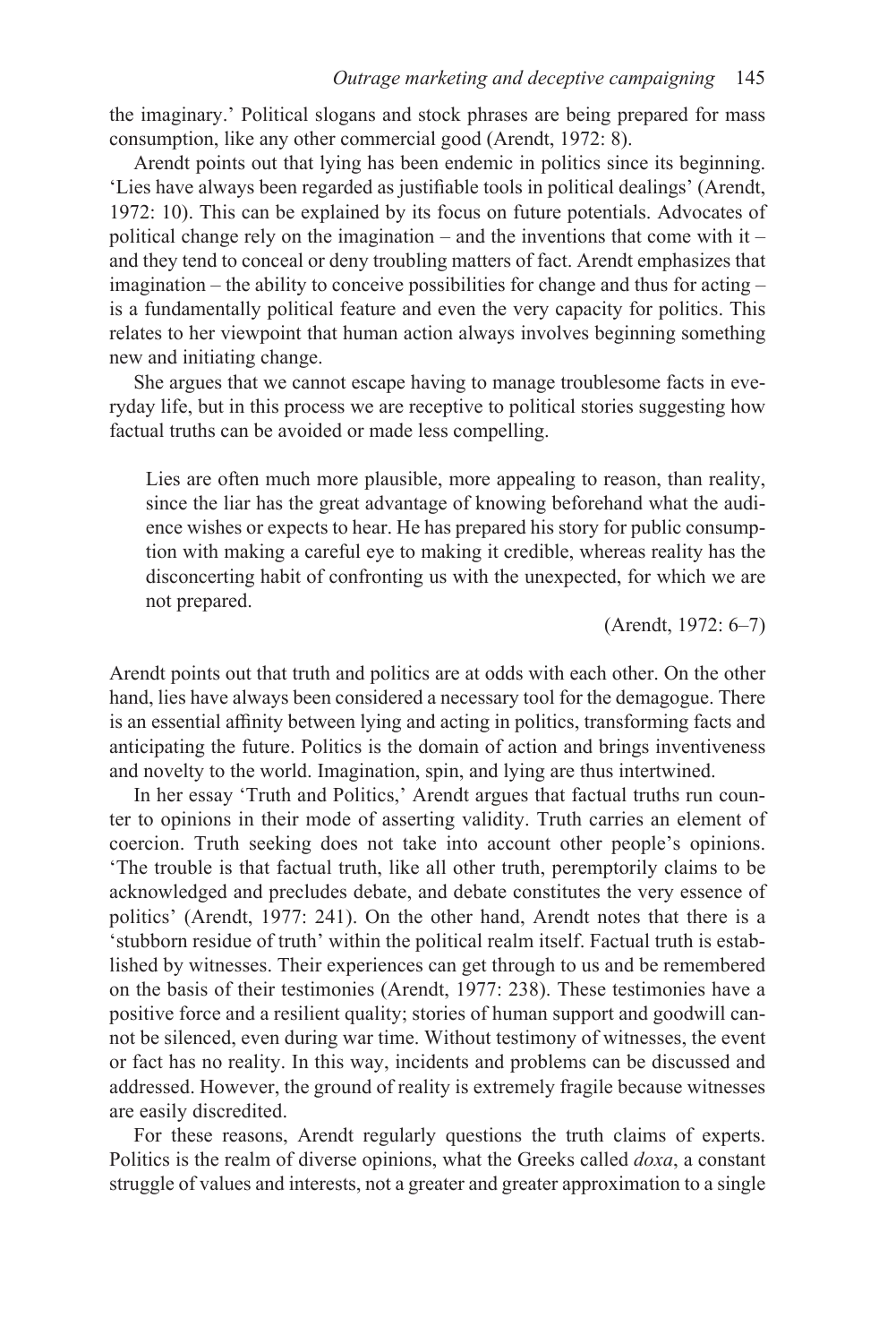#### 146 *Bas van Stokkom*

truth (which is an act of possible domination and coercion) (see Birmingham, 2007). In political space, speech matters. The standpoints of all are open to inspection. When speaking, you have to take into account other people's perspectives and be prepared to recognize and understand them (Arendt, 1977: 241). Claiming that something is right or wrong presupposes the presence of others who agree or disagree (Hansen, 1993: 210).

Violence, on the other hand, brushes aside communication and makes recognition and understanding impossible. Arendt takes violence broadly, namely as breaking off communication. Propaganda and polemic deprive persons of the medium of shared communication, and therewith of human solidarity. The subjects remain silent and are not treated as originators of meaning, but simply as objects of directives. This manipulation is not concerned with the meaning of factual truth, but uses ideology and image-making to produce a new reality (Arendt, 1977: 252). Manipulation is a *poiesis*, a method of defactualization which refutes the distinction between fact and fantasy. Moreover, using fighting words in a defactualized world proves to be effective.

Fighting words belong to the realm of violence, and violence, as distinguished from power, is mute; violence begins where speech ends. Words used for the purpose of fighting lose their quality of speech; they become clichés.

(Arendt, 2005: 308)

Arendt suggests that clichés and stock phrases address the 'desire for the superlative,' even a 'madness for the superlative,' which fascinate the masses. Slogans and rhetorical phrases also promise an escape from chaotic reality and evoke a fictitious consistent, stable, and predictable world (Arendt, 1973: 352–353; Birmingham, 2007: 35).

Despite the importance of shared communication, Arendt is not pleading for consensus politics. She is attentive to any conformism, and she is not playing down conflict. Politics is a competitive space to disagree, in which one competes for recognition, precedence, and acclaim. It involves a passion for ideas and willingness to take risks. But she points out that competition should not be ruthless; it should not imply a willingness to triumph at all costs. In that sense, we need a spirit of fighting without hatred and fanatism, and 'without the spirit of revenge' (Arendt, 1972: 167; Birmingham, 2007).

Arendt sharply criticizes mass society in which people identify themselves primarily with a mob or a movement, often held together by tribal kinship, not by the political body (the nation-state) (Canovan, 1974: 33). She turns against linguistic manipulations that aim to appeal to the underlying tribal feelings of the masses. However, after World War II, campaign politics and the mobilization of the masses changed in nature. The entertainment industry is totally focused on the 'excitability' of the consumptive masses, accompanied by an *Ausverkauf der Werte* (Arendt, 1977: 204). Those who are engaged in the 'business of deception' do not belong to the restricted circle of statesmen and diplomats, but are part of image-making industries. Thus, political lies are part of a broader sense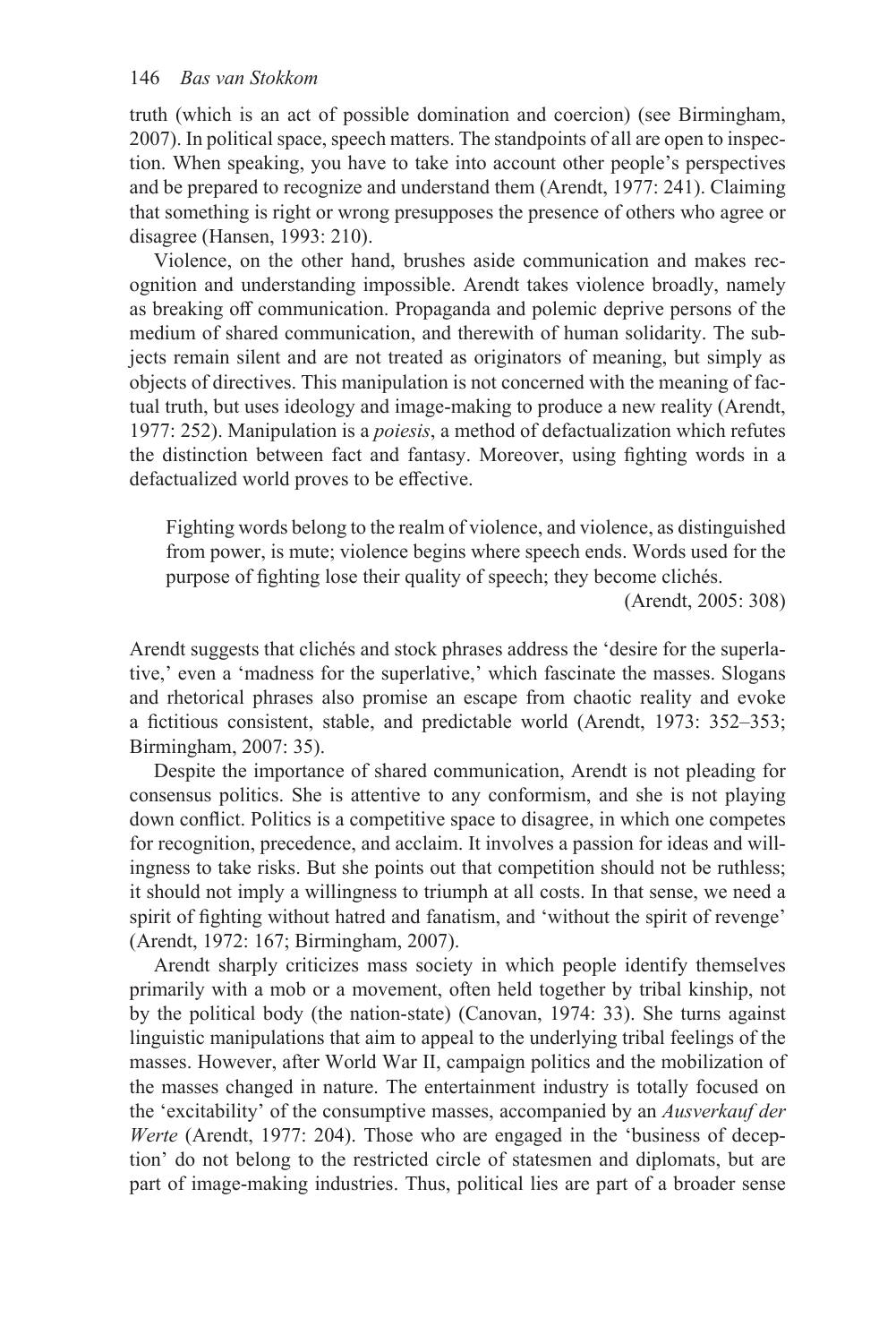of imaginative deception. 'Every known and established fact can be denied or neglected if it is likely to hurt the image' (Arendt, 1977: 252).

Arendt's analysis has lost none of its urgency for today's political world; manipulation and image-making bring forward forms of defactualized communication. Many populist tribunes enter the debate as a fighting machine, without openness of spirit. When political language is pulled within the domain of *poiesis*, factual truths may lose their meaning, e.g., the possibility of paying attention to and interpreting political problems. Image-making has become the hallmark of a booming entertainment industry, in which the marketeers of mass emotion promote their imaginaries.

#### **Two major branches of dysfunctional mass communication**

In this section, I will discuss various recent developments regarding deceptive and misinformed public communication, and its propagandic elements. I will also discuss some definition issues concerning the terms *propaganda*, *fake news*, *deception*, and *misinformation*. Successively, I will address promotional cultures, and outrage instilling news deliveries which are characteristic of tabloid populism. I give some clues about how both developments may contribute to what Loader and Sparks have dubbed an antipolitical malaise.

Before proceeding, let me first explain the terms *deceptive campaigning* and *tabloid populism*. Deceptive campaigning can be placed in the context of influencing public perceptions and expectations in order to manage the reputation of an organization or company. Governmental and corporate PR agencies and their 'spin doctors' may exploit various forms of informational control, for example, presenting distorted information from a 'credible' source, or spreading disinformation about a whistle-blower. They tend to use subtle methods, which involve withholding information, distortion, and misdirection (Bakir et al., 2018; Miller & Robinson, 2019; Samoilenko, 2017). For example, PR agencies often resort to greenwashing: presenting an environmentally responsible public image of a corporation. It is known that Volkswagen, prior to Diesel-gate, had rolled out its 'Think Blue' campaign, which propagated eco-friendly mobility. Employing attention deflection tactics, Volkswagen attempted to position itself as one of the world's 'greenest' car manufacturers (Aurand et al., 2018).

With regard to tabloid populism, it is important to note that the influential tabloids – the Mail-Sun-Express triad – frequently produce propaganda based on spurious information and anti-immigration sentiment. The Brexit campaign illustrated that English politics are at the mercy of the major media oligarchs. In fact, the Murdoch dynasty functions as a political shadow empire, and no one within the political class in England can ignore its agenda (Beckett, 2016; Dean, 2013; McKnight, 2013). Against this background, some scholars have referred to tabloid populism as a

specific ideological worldview, as well as a discursive practice and communicative genre, which is distinct from the quality press and which has been conspicuously complicit in the diffusion of populist discourses.

(Zappettini, 2018: 5; see also Zappettini & Krzyżanowski, 2019)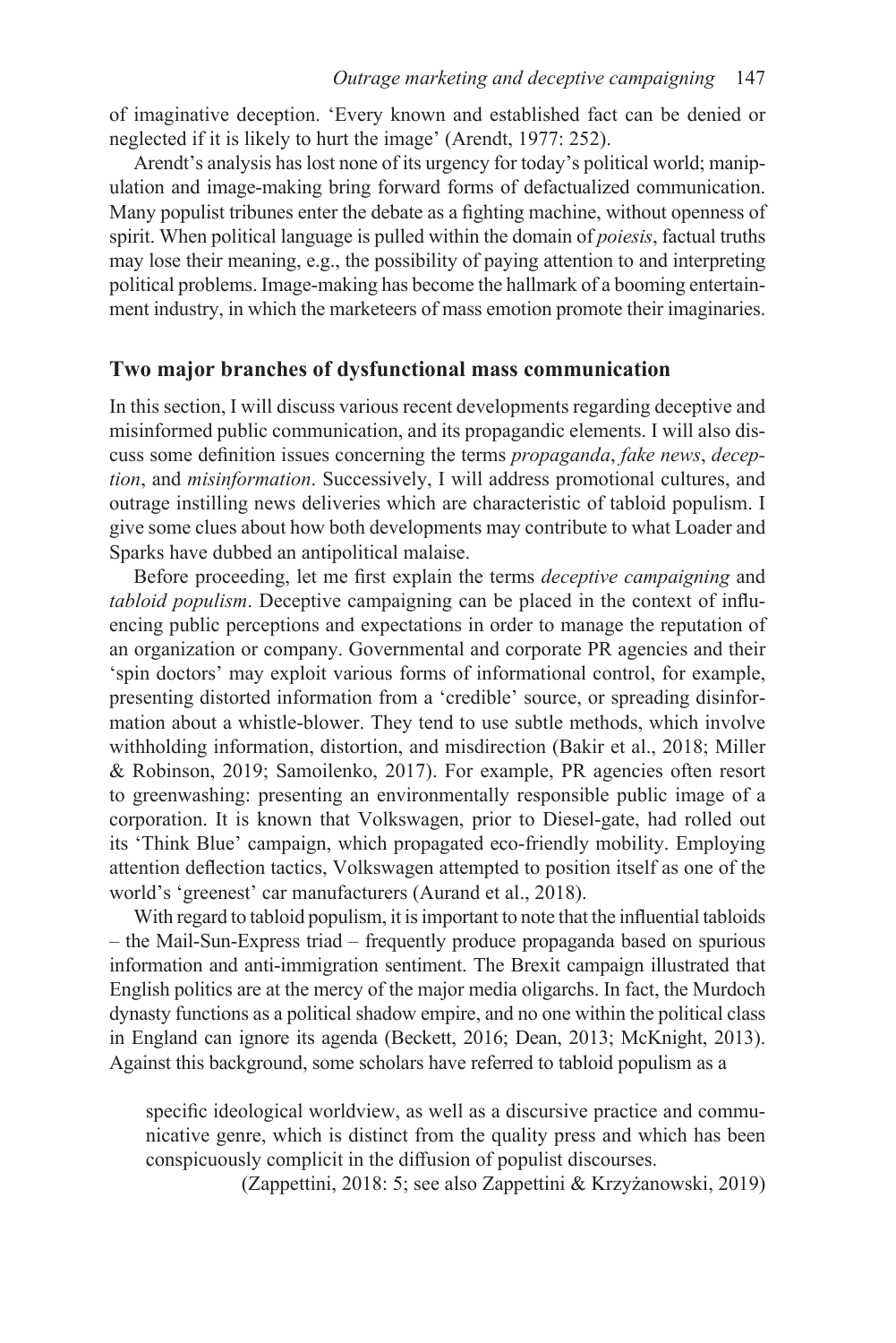Other researchers assume that tabloids, like populist politicians, assert a rapport with the people, an ability to think and speak of them and for them (Moffitt  $\&$ Tormey, 2014). Understood this way, tabloids not only diffuse populist messages among audiences, but also function as ideological nurturers of populist worldviews. They prioritize stories that may generate consternation and anger, which can be picked up by populist parties and their protagonists. Thus, rather than viewing populism as a label affixed to politicians and political parties, I will consider populism as a specific style of public communication that appeals to or speaks for 'the people,' incriminating and discrediting the elites (political insiders, the criminal justice establishment, etc.) and generally offering simple solutions to complex problems.

#### *Epistocratic information control: Promotional campaigns*

#### *Propaganda and promotional strategies*

The term *propaganda* carries a strong negative meaning and is considered to mean manipulative and coercive communication. Garth Jowett and Victoria O'Donnell (2014: 4) in their seminal work on propaganda define the term as 'the deliberative attempt to shape perceptions, manipulate cognitions, and direct behaviour to achieve response that furthers the desired intent of the propaganda.'

Today, a lot of state communication concerning foreign affairs and human intervention could be regarded as propagandistic in orientation, ranging from security reports to free trade strategies. Representing warfare strategies as peaceful interventions, as was the case with the catastrophic US attacks in Vietnam (Arendt, 1972) and the Iraq invasion by a US-led coalition, count as plain forms of propaganda.

Propaganda is often contrasted with a 'free and open exchange of ideas.' Since Nazi and communist regimes used the term *propaganda*, it became associated with repressive states and enemies, such as Al Qaeda, and it functions more or less as a taboo. It is still widely believed that propaganda and manipulation belong to non-democratic states. It is also believed that democratic societies – champions of open discussion and consensual communication – rarely engage in deceptive, incentivizing, or coercive communication. Moreover, political campaigning and spin are thought to be largely unproblematic for democracy (Bakir et al., 2019: 316). It would even be unacceptable to classify promotional campaigns as propaganda. As a result, manipulative and deceptive practices such as secrecy, misdirection, and silence adopted by state bureaucracies and big corporations have so far received little attention. For example, the tobacco industry has been persistently manipulative regarding smoking risks, whereas Big Oil has deliberately obfuscated climate change understanding. Even in the military sphere – infamous for its deceptive communication – the ideal of free and veritable speech is maintained and often taken for granted. NATO's narratives aimed at maintaining support for intervening in Afghanistan are assumed to be non-manipulative. The same goes for the tendency to highlight NATO successes and to downplay its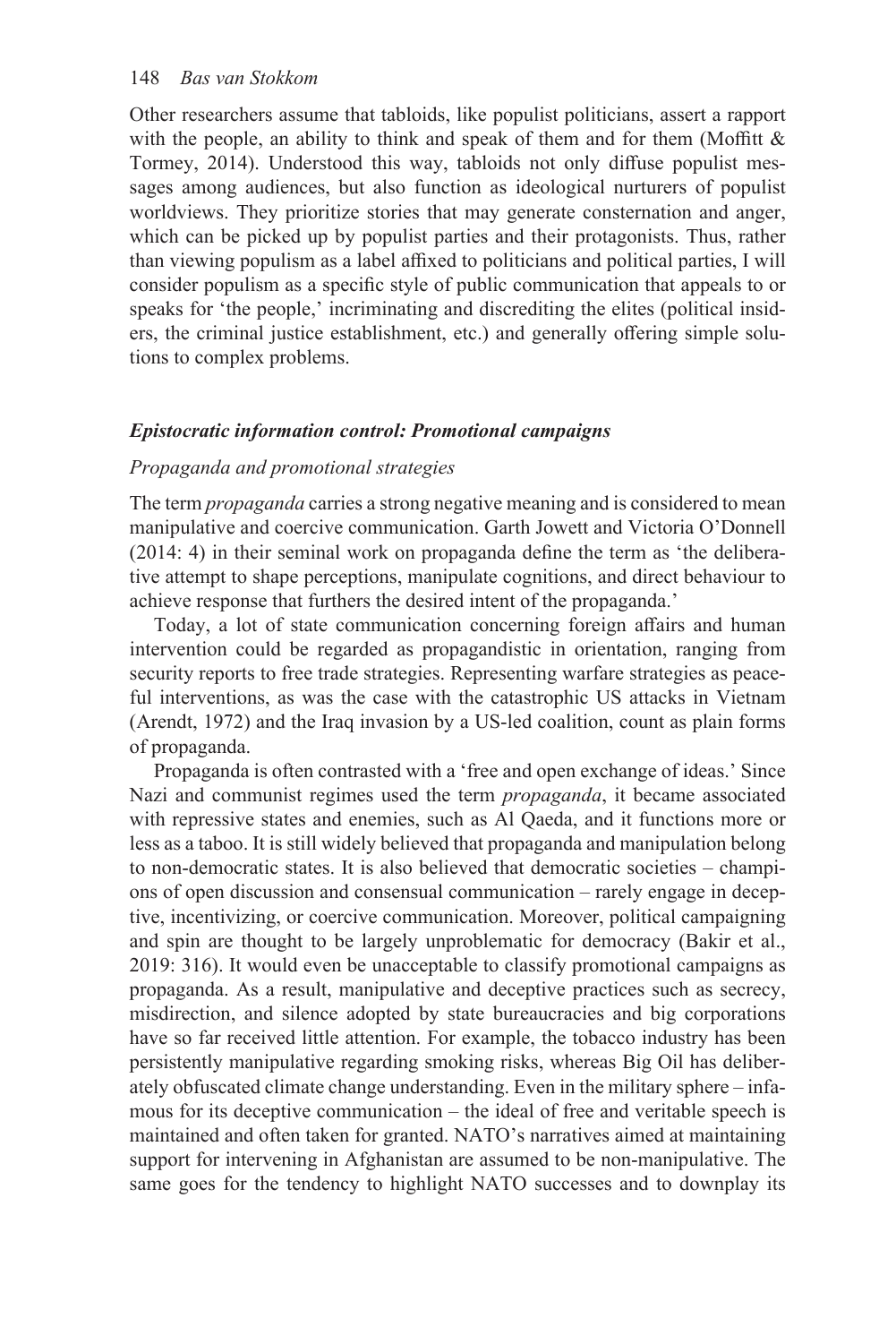failures, thereby deceiving citizens about military achievements (see also Arendt, 1972). In a patriotic democratic climate, pride about open and truthful virtues goes hand in hand with the belief that national celebrations and patriotic campaigns are developed with the best intentions. In reality, these celebrations are replete with distorted, emotive, and mythical ideas (Bakir et al., 2019).

For all these reasons, Vian Bakir and colleagues (2019; see also Miller & Robinson, 2019) emphasize that propaganda is a blind spot within liberal democracies, rarely recognized and researched. Proclaiming that free societies have huge political and economic branches which are occupied with manipulation and propaganda touches a raw nerve. The authors point out that the propaganda taboo has diverted critical studies and scholarship away from PR, spin, campaigning, and other forms of persuasion which contain manipulative elements. Ideological bias, whereby predominantly liberal reporters, politicians, and scholars do not perceive that their cherished 'free market of ideas' might be seriously compromised by deception and lies, seems to play a large role in neglecting deceptive and manipulative forms of communication (Bakir et al., 2019: 970). An entire euphemism industry has developed to deflect attention away from economic and political realities, ranging from spin doctoring to perception management at the military level, thereby denying that these products have anything to do with propaganda.

In this context, David Miller and Piers Robinson (2019: 975) are referring to an intellectual tunnel vision: propaganda belongs to non-democratic societies; foreign policies and NATO interventions contribute to improve human rights. In reality, deceptive and propagandistic communication – by communication departments, intelligence agency networks, think tanks, academia, and non-governmental organizations (NGOs) – occurs on an extensive scale and is a key strategy through which political power is exercised in democracies (Miller & Robinson, 2019: 980). However, it should be noted that these institutions do hardly fabricate bare-faced lies, but are rather involved in widespread activities as distortion, omission, and misdirection (Miller & Robinson, 2019: 977). Spin doctors are aware that lies may damage credibility: 'deceiving without lying facilitates avoiding accountability should deception be discovered' (Bakir et al., 2019: 323).

However, John Corner opposes the idea that corporate and public-sector promotional strategies are propagandistic as such. This would imply that the idea of propaganda covers virtually all of the many forms of PR and promotional discourse, while only lying 'has enough discriminating potential to allow the category of propaganda' (Corner, 2007: 675). Thus, the deliberate fabrication and dissemination of false information functions as a core factor of the category propaganda, supported by other components such as strategic selectivity. Consequently, Corner continues, propaganda cannot be described as demagoguery, nor as a Manichean rhetoric, conjuring up horrible enemies and the celebration of uncompromising heroes and patriots (see O'Shaughnessy, 2010). Nor is it correct to see propaganda as promoting irrational behaviour by appealing to the pre-rational in man (see Ellul, 1973). Corner emphasizes that the term *propaganda* is too crude and by itself inadequate to understand promotional strategies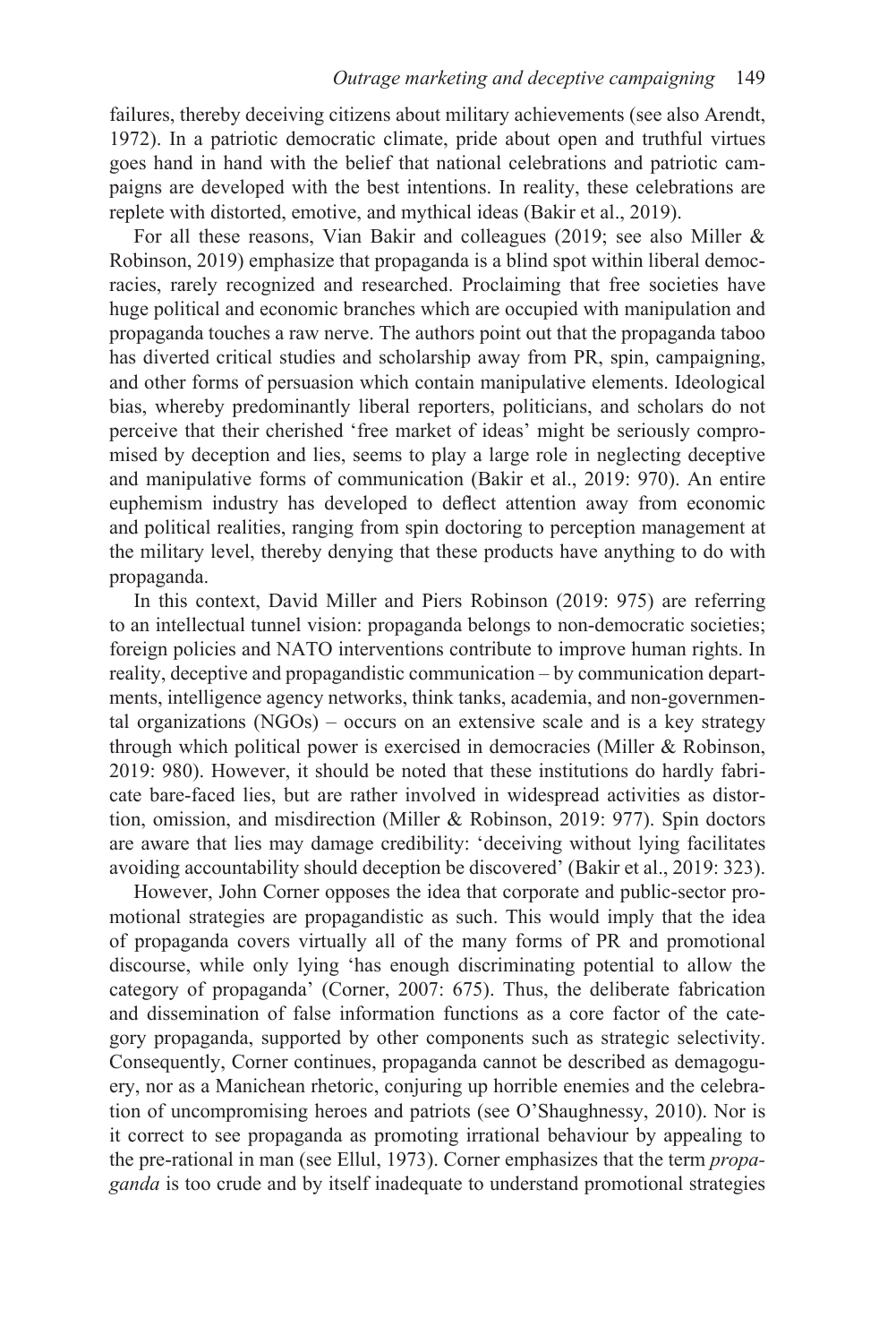and even distracts attention from the many specific discourses of power which are currently at work in promotional cultures and from influential misinformation components such as playing on the emotions.

Nevertheless, Corner's specific definition raises some questions. It is unclear why the persistent dissemination of one-sided information, such as the systematic disparaging of minorities, could not count as a core aspect of propaganda. Moreover, sensationalist media outlets and tabloids may also use deceptive campaigns, although these are more volatile and lack the rigor and persistency which are characteristic of organized mass communication.

# *The rise of promotional industries*

Overall, there are good reasons to distinguish propaganda from promotional cultures and their respective discourses of power. Since the 1950s, systematic political and commercial efforts to influence populations through PR, marketing, advertising, and other rationalized techniques of persuasion have become paramount (Miller & Dinan, 2008; Davis, 2013; Cronin, 2018). There are many reasons for the spectacular growth of the promotional industry (Miller & Robinson, 2019). One is that public opinion has become a preponderant factor in legitimating political and economic decisions. The need to persuade and to gain acceptance in the contest for policy support is omnipresent, ranging from legitimating foreign policy and warfare to feigning environmentally sustainable production methods. In conditions of greater visibility, 'strategies of publicity and promotion are part of the attempt to retain informational control' (Corner, 2007: 672).

Today, marketing and promotional rationalities are characteristic for all organizations and have also penetrated in areas traditionally outside the reach of the market, such as education and health care (Davis, 2013; Cronin, 2018). These rationalities are intrinsically linked to attention harvesting, and generally, entertainment is considered as an efficient format to catch attention and keep it. Marketing and advertising can be defined as an expertise in addressing the emotionality of the consumer, 'often via a highly aestheticized imagery, with the aim of giving goods and services the power to generate strong and attractive emotional resonance in the public mind' (Richards, 2004: 340). This indicates that marketing is an 'emotional' rather than an 'attribute-driven' approach to the promotion of commodities, eliciting true customer passion. Brand culture revolves around building authentic relationships with consumers (Serrazio, 2017).

PR practitioners create and speak to consumer communities centred around a company's brand. In this context, Anne Cronin introduces the concept of 'commercial democracy': a new vernacular form of democracy that speaks the language of representation and agency but is disconnected from conventional democratic practices. 'It displaces the political and, in the public's eyes, it relocates politics, power, and agency to the popular, the everyday, and especially to consumption' (Cronin, 2018: 4). PR, advertising, and marketing promise public voice and debate through consumers' engagement with commercial brands. Up- and outvoting systems (likes, emoticons, etc.) are closely related parts of this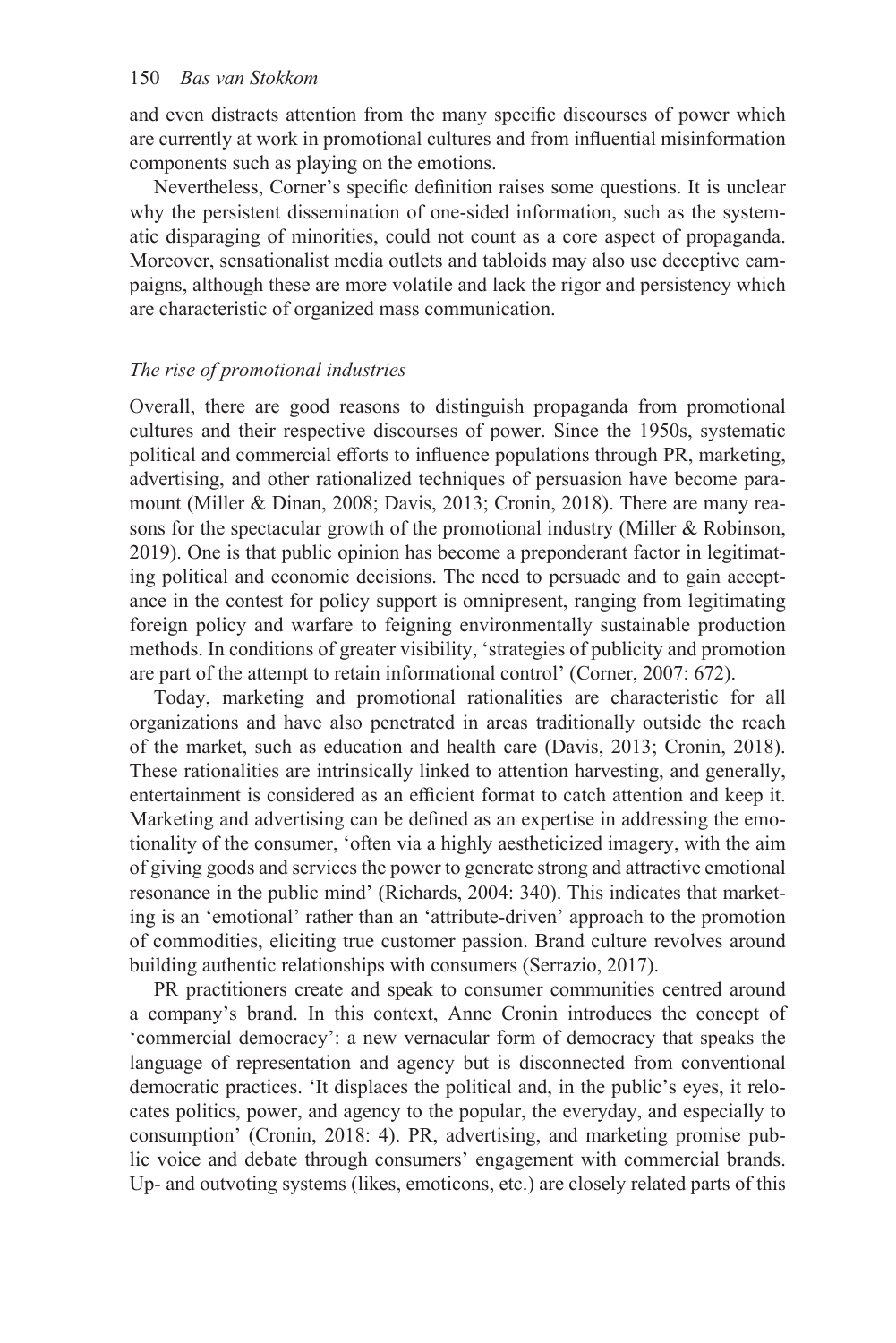commercial democracy, and they function as feedback loops of engaged consumers or fandom crowds.

Cronin emphasizes that consumer publics understand themselves primarily through consumption. In this new context, truthfulness and lying take on a modified significance.

People do not expect unvarnished truths in promotional culture … Advertising creates its own plane of reality which is neither strictly true nor strictly false … Socially embedded understandings of advertising operate as 'advertising myths' which channel a wide range of cultural and economic concerns, and thus the social impact of advertising cannot solely be assessed according to issues of truthfulness or mendacity.

(Cronin, 2018: 110–111)

The author relates this development to a post-truth condition in which fantasies and delusions are taken for granted. Obviously, 'make-believe products' are just entertainment and are not associated with lies. Promotional cultures rely on emotional engagement – evident in appeals such as 'make America great again' or 'take back control' – rather than on the ability to assess the veracity about any specific claim or data. Thereby people tend to identify with trustworthy representations of commercial democracy, all the more so when they feel that the promises of politics as usual have been compromised (Cronin, 2018: 115).

#### *Tabloid populism and outrage marketing*

#### *Fake news and propagandic campaigns*

*Fake news* is an umbrella term for deliberately crafted fabrications with the intention of influencing public opinion (McNair, 2018: 30). Fake news is often surprising and bizarre, and aims to create a scandal or a stir. In many respects, fake news reflects the accusing, emotional frame of tabloids. It clearly deviates from the biased and bold ideological vocabularies of powerful political movements and parties that Arendt examined.

Fake news is part of a broader category of disinformation, related to the deliberate creation and sharing of information known to be false, revealing a wilful attitude to mislead, including manipulation and deception (Chadwick & Vaccari, 2019; Wardle & Derakhshan, 2017). In the context of political campaigning, disinformation is often related to news devised to defame authorities, for example, high-profile hoaxes claiming that President Emmanuel Macron was being funded by Saudi Arabia, had opened an offshore bank account in the Bahamas, and was in a relationship with his step-daughter (Wardle  $\&$ Derakhshan, 2017).

In the last decades, the digital media networks have proliferated and intensified the scale of fake news. Some features of media ecology have stimulated this development (Bakir & McStay, 2018). First, the 24-hour news cycle, including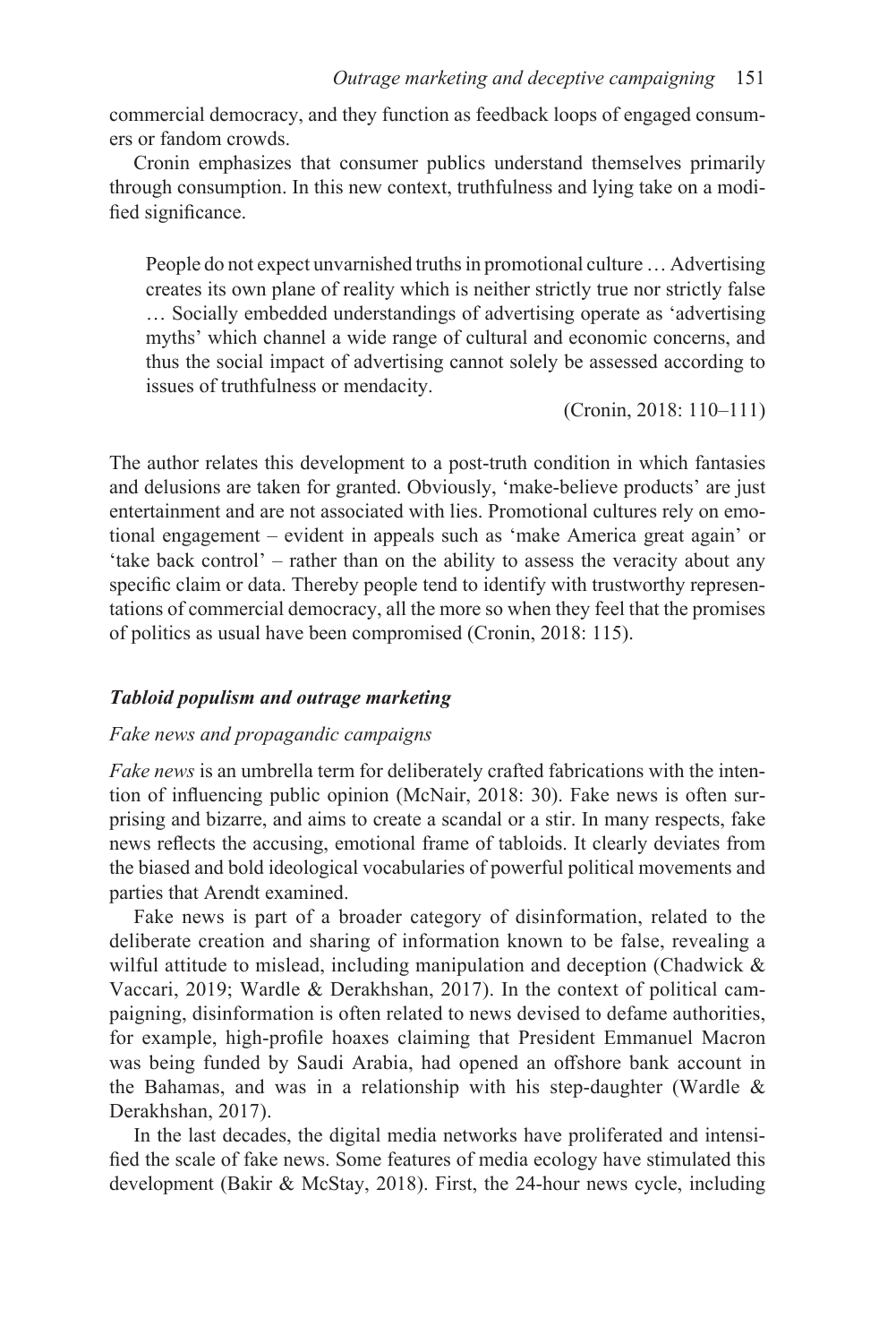the discharge of non-stop breaking news, tends to encourage the use of unchecked PR material and page-ready content. Second, more and more news stories contain emotionalized content and visuals which elicit affective reactions in social media audiences. Third, a growing number of people are profiting from online advertising.

According to Andrew Chadwick, fake news – together with social media bots and politically motivated hacking – belongs to 'the dark frontier of the hybrid media system' (Chadwick, 2017: 272; see also Bakir & McStay, 2018). However, only a small fraction of communication in this hybrid system concerns fabricated fictitious news. By contrast, misinformation, related to behaviour that inadvertently misleads and distorts (Chadwick & Vaccari, 2019), seems to be an ineradicable aspect of news creation and sharing. When dealing with heated political debates, scandals, and breaking news, many news outlets fail to adequately inspect information, exaggerate the event, or start speculating and disseminate rumours. The domain of misinformation consists of poor journalism, satire and parody, provocation, emotional involvement, and inflammatory expressions. Emotional involvement seems to be a prominent engine of misinformation, although motives to disregard the rules of careful reporting may also relate to partisanship, power, and profit (Chadwick & Vaccari, 2019).

Media outlets which systematically trumpet lies about political opponents, such as Fox News, are sometimes labelled as propaganda machines. In the late 1990s, Fox News switched to persistent campaigning for armed interventions in the Middle East, systematically disseminating false information about Iraq, including all kinds of fabrications of nuclear weapons (McKnight, 2013: chapter 8). Another example is the spread of the so-called 'Birther myth' that Barack Obama was not born in the United States and would therefore be an illegal president. Fox News presented 50 items on this topic in 2011 without any correction (McNair, 2018: 50, 78).

However, propagandistic campaigns do not function as a dominant strategy in Fox News and related tabloidized news outlets. Generally, Fox News talk-show presenters tend to agitate and provoke, trying to denounce elites and their political correctness, and highlighting the virtues of rebellion and competition. Truth and fiction, facts and fantasies are constantly mixed together. However, compared with the propagandistic overtones of tabloid campaigns – as was evident during the Brexit crusade – online platforms and social media have far more possibilities for the application of disguised propaganda methods: creating disinforming postings, thereby using false identities and hidden sources, etc. (Farkas & Neumayer, 2018; Daniels, 2009).

# *Congruence between tabloid and social media news reporting*

Many researchers see the expansion of social media and digital news provisions as a revolutionary change, which has introduced a new media culture. Social media are depicted as a platform of the voice of the ordinary people. It is even assumed that fake news and biased news stories which circulate in the media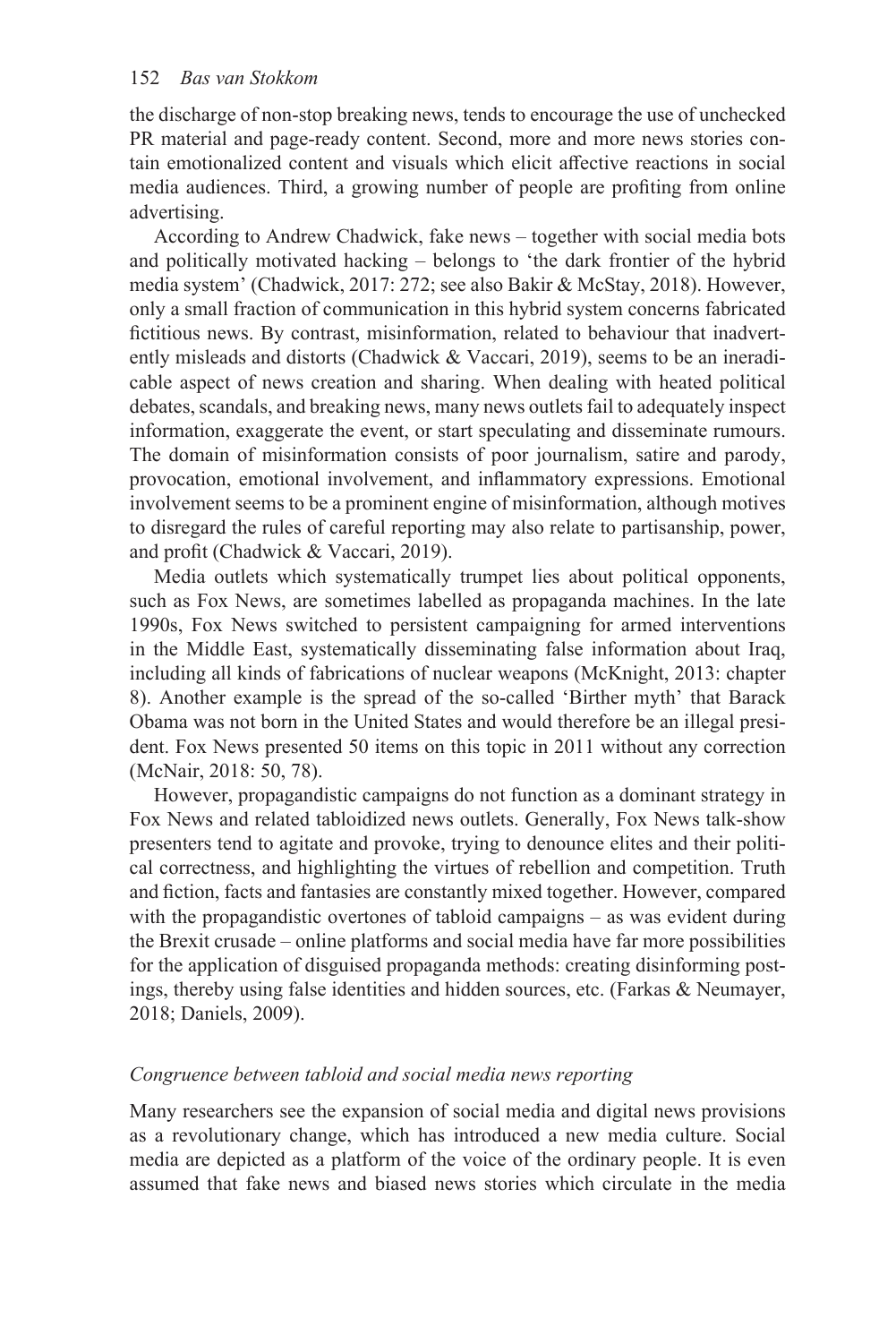sphere nowadays, are derived from social media and the internet, and subsequently picked up by mainstream media. However, much evidence points in the opposite direction. There is a strong case to be made to assume that classic tabloid formulas have enlarged their scope and have left their mark on social media communication. Although scandal hunting and naming and shaming methods have traditionally been viewed as 'archetypical tabloid news practices,' they are now practised by a multitude of online news and social media sites. These practices, premised on maximized exposure and moral outrage, have become the basis of a new business model that has been adopted by nearly all news outlets (Greer & McLaughlin, 2017; see also Berry & Sobieraj, 2014). A contributing factor is – as pointed out in the introduction – that tabloids have successfully entered the ad revenues market. As ever, they excel in crafting articles with sensationalist headlines and attention-grabbing images and topics.

In a comprehensive study, Chadwick and colleagues found that dysfunctional news-sharing behaviour is a potential outcome of the tabloidization of the UK social media environment.

Alongside fake news, there is the everyday online production and circulation of information that is exaggerated, sensationalized, selective, or assembled from a web of partial truths in hybrid networks of reputable and less reputable sources … In the United Kingdom, the inconvenient truth is that key among the media that matter are articles published by large-circulation, mainstream tabloid outlets, whose daily stock-in-trade has always been news of dubious civic values. Tabloids have played significant roles in shaping British political life, and there are few signs they are giving up their long-standing political missions.

(Chadwick, Vaccari, & O'Loughlin, 2018: 4258–4259)

The authors refer to a study indicating that the 100 most-shared news stories on social media about UK politics in 2016 revealed no evidence of fake news fabrications, but contained a great deal of problematic content taken from tabloid newspapers (Chadwick et al., 2018: 4259). The most venomous example was an article published by the *Daily Express* titled 'Major leak from Brussels reveals NHS will be KILLED OFF if Britain remains in the EU.' Whereas many researchers assume that tabloid dominance has considerably reduced – as a consequence of declining print circulations and expanding online news organizations – the authors emphasize that tabloids attract huge audiences to their websites and mobile news applications, and that tabloid news brands are thriving online. The *Mail* and the *Sun* reach about two-thirds of the total digital audience in any given month. The <sub>vour query on</sub> *AU*: Regarding advent of a new generation of independent news websites such as *Buzzfeed*, *Vice*  'the Sun', the *News, Huffington Post,* and *Breitbart* does not diminish the fact that tabloids have article is newspasuccessfully adapted to digital shifts in the circulation of news.

Concerning the issue of motivations for sharing exaggerated or false news, the lowercased and research of Chadwick et al. points out that many social media users want to dis-set in roman font rupt the rationality and veracity of political discussion and decision-making. As  $\frac{m_{\text{en}}}{\text{appears}}$  as part of

your query on per and magazine titles are when the title a sentence.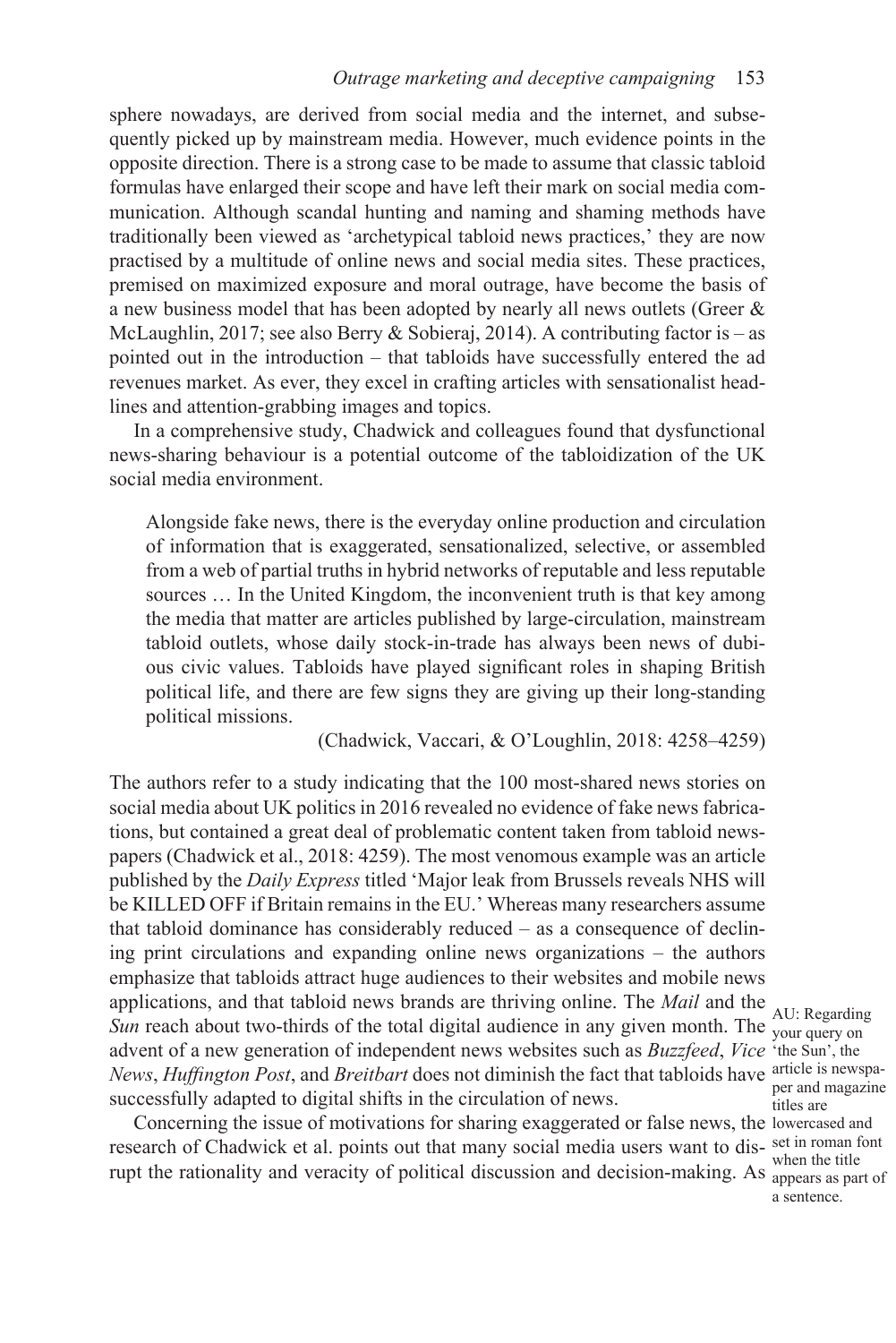#### 154 *Bas van Stokkom*

a matter of fact, those with civic motivations also tend to share exaggerated and fabricated news. The authors also found that misinformation is quite likely to go unchallenged. Social media correction is far from satisfactory and is unlikely to become widely practised. They suggest that these tendencies symbolize a 'tragedy of the social media commons.'

Over time, this may lead to low levels of awareness of the quality of different news types, a damaging cultural expectation that 'anything goes' when sharing news online, and the impossibility of establishing a common ground of facts that enable citizens to engage in meaningful discussion across political divides. In short, animated by tabloid news, politics on social media may become a shouting match – of the deaf.

(Chadwick et al., 2018: 4271)

There are many similarities between tabloid blaming and shaming strategies used in tabloid campaigns and those of vigilant mobs on social media. Current forms of misinformation in social media seem to be a continuation and intensification of tabloid styles and tropes. An American social researcher, Whitney Phillips, found that there is a rhetorical overlap between trolling subcultures and mainstream journalistic activities such as sensationalist disaster coverage. In particular, the creation of meme generators like Oprah Winfrey's 'over 9000 penises' allowed troll subculture to become visible, accessible, and marketable. Facebook memorial page trolls – RIP trolls – 'enact a grotesque pantomime of precisely the corporate logic that transforms tragedy into a business opportunity' (Phillips, 2015: 71). For example, RIP trolls disproportionately provide news about white teenage suicides and murdered or kidnapped white children. As in mainstream media is the case, white, middle-class, and photogenic victims seem much more marketable.

Phillips emphasizes that there are striking similarities between 'ostensibly aberrant trolling behaviours' and behaviours normalized by media outlets such as Fox News and its agitated anchor-men. Both invest in spectacle, push for success, deploy emotionally loaded language, and exactingly exploit the humaninterest angle. In fact, expressing provocative issues such as 'LOLing' at tragedy, misogyny, and racism can be seen as parroting tabloid tropes. However, the subculture itself often embraces the obscene, racist and sadistic aspects of 'lulz' – i.e. Schadenfreude – and is caught up in fetishist humour which does not really appeal to massive audiences, and which mainstream news outlets cannot afford to popularize. This may explain why exploitative behaviours by trolls are generally condemned, whereas those of corporate media are often 'accepted as being par for the capitalist course' (Phillips, 2016: 68).

#### *The economy of emotion*

The above does not cancel out the fact that social media have brought significant changes in technology affordances (search engines, algorithms, software robots, etc.) and its aggregative capabilities. Examples of these are filter bubbles which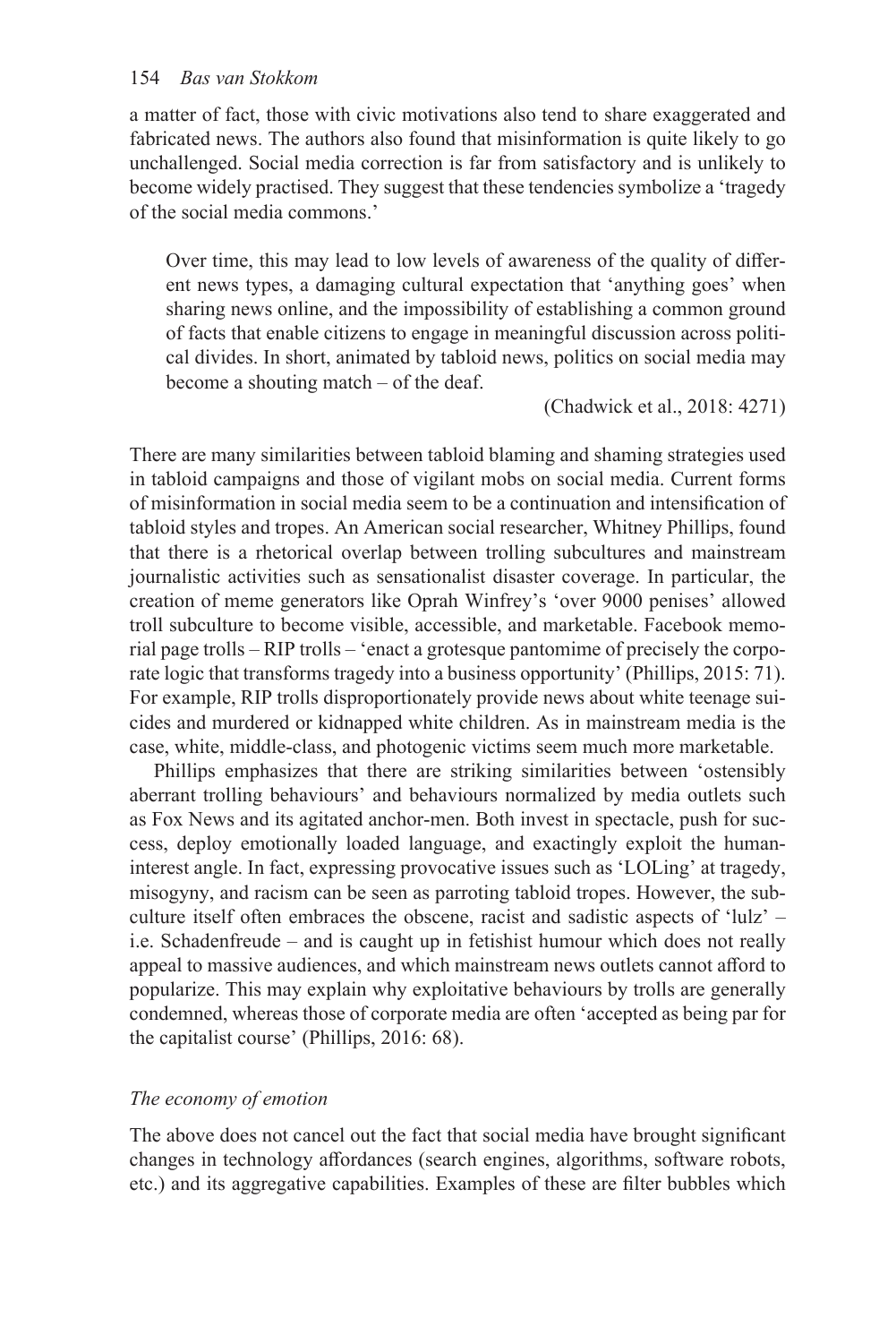tend to focus user attention only on those contents which match their interests, and mobocratic tendencies which re-forge individual users into 'online crowds' of partisan supporters (Gerbaudo, 2018). With this in mind, Vian Bakir and Andrew McStay point out that the contemporary information disorder thrives on an 'economy of emotion.' There are many economic incentives to produce emotion-activating messages and visuals which correspond with group behaviour in networks, gauged by technologies such as facial coding, voice analytics, biosensors, and analysis of emotions in words and images. Networked communication adopts technologies that pertain to record and assess emotions (Bakir & McStay, 2018). In this way, the possibility of manipulating public sentiment by using emphatically optimized news fabrications has become an acute problem (McStay, 2018).

Big Tech giants have a special interest in mediated emotional life and have developed emotion-recognizing artificial intelligence and media products such as home assistants and headline-grabbing humanoid robots, which are permeating human–computer interactions. These technologies are increasingly able to track emotions and gauge emotional tastes (McStay, 2018). There is a growing emotion micro-targeting media sector, including conversation analytics companies such as IBM, Cambridge Analytica, Crimson Hexagon, and Narrative Science, which is ready to offer 'empathically-optimised automated fake news' (Bakri & McStay, 2018). As is well known, prior to the 2016 scandal, Cambridge Analytica boasted that the firm could categorize people according to their personality type and mental makeup, thereby opening up chilling possibilities of affective management and emotional control. The application of this personality-type micro-targeting was destined to support the British 'Leave' campaign and Trump's campaigns during the US presidential election in 2016 (Zuboff, 2019: 277). In the light of the above, it is not surprising that many researchers, journalists, and politicians fear that the role of digital advertising and emotion targeting in causing disinformation may result in the deterioration of the quality of public opinion formation.

# **Conclusion and discussion**

# *Promotional and agitational mass media: Some comparisons and problems*

I have dealt with two different branches of mass media, one focused on promotional strategies, the other on outrage marketing. Each of the two branches has its complexities, specialities, and subdivisions, so it is almost impossible to make meaningful comparisons. What follows is only a rough sketch. First, both branches depend on campaigning, although for different reasons. Promotional campaigns comprise expert-led persuasion techniques in order to obtain informational control. By contrast, tabloid campaigns – including tabloidized news in social media – comprise sensationalist and embarrassing news items, thereby generating agitated publics and mobs. In many respects, both branches are each other's opposites. Populist media outlets aim to tackle and undermine 'the establishment' and often rely on attack and 'make war' frames ('enemies of the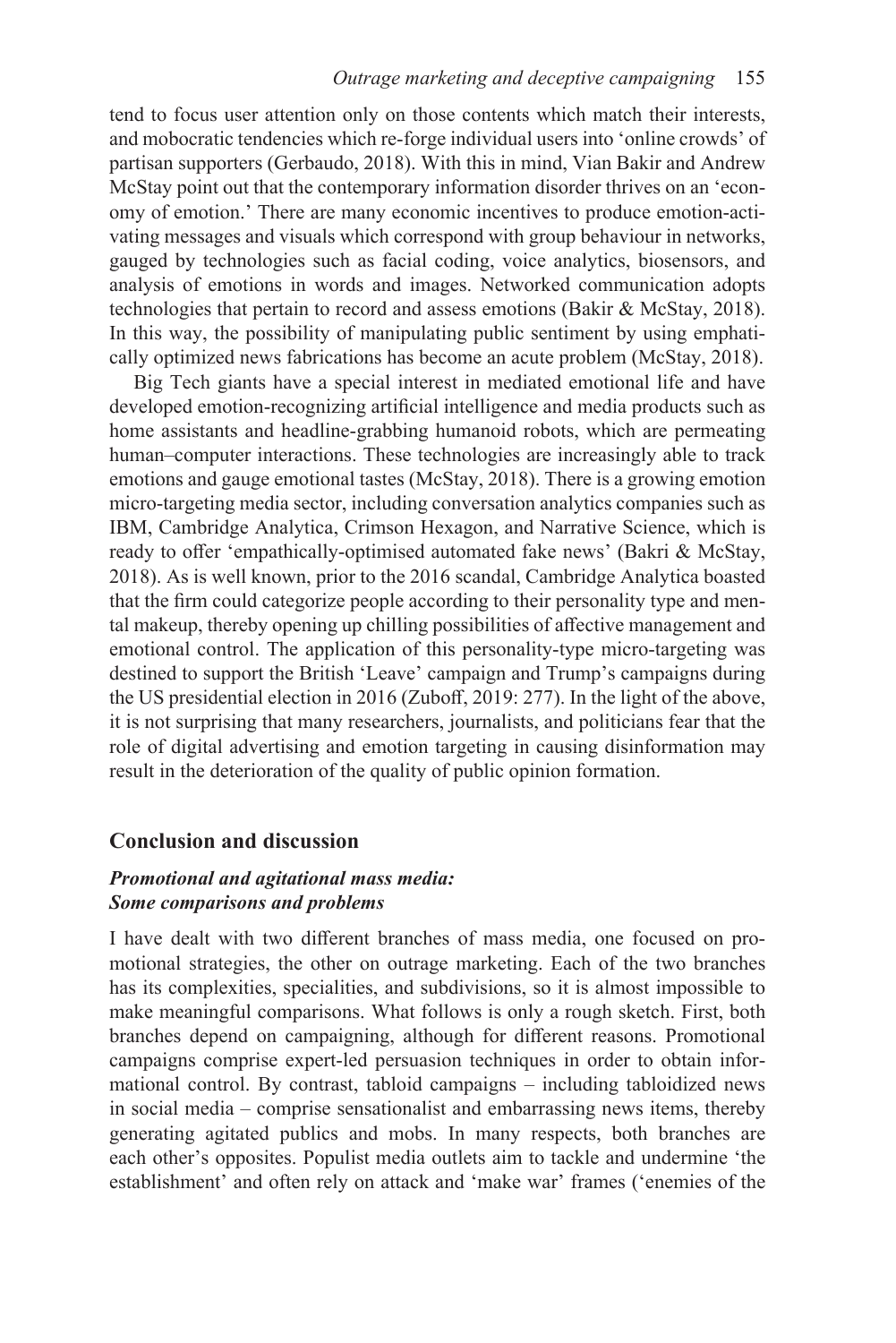people'). On the other hand, promotion and PR industries form a control system, managing sale and support strategies to get to grips with customer behaviours. They enforce adhesion and loyalty by stimulating authentic and unique feelings.

In spite of these differences, there are remarkable links between PR and tabloid campaigns: both revolve around emotion marketing, although pushing it in opposite directions. PR aims to adapt and mould customer feelings and experiences, while tabloid outlets have embraced a business model of provocation and moral outrage. More importantly, both are part of anti-political trends: promotional industries create homogeneous brand-oriented publics, cultivating non-political identities; tabloid media claim to represent the voice of the people, thereby brushing aside the ideals of reasonable deliberation as 'elitist,' 'fake,' or 'misleading.' For these reasons, I think the two branches can be dubbed rightly 'connected pathologies of our contemporary antipolitical malaise.' Both pretend to be democratic, using 'the audience decides' and 'your brand' formulas, in deference to the likes, tastes, and rankings of 'the people.' However, in reality, pluralist views on social problems are denied, whereas the need for settlement of conflicts and citizens' responsibilities to keep public institutions intact and vital, are disregarded.

The developments discussed above can be defined in terms of mediatization, a process in which social institutions are saturated and inundated by the media (Hjarvard, 2013). Social institutions such as universities, charities, health services, and the marginalized 'quality press' have become more and more dependent on public attention formats and styles which are characteristic of 'media logics,' such as simplification, entertainment, and personal drama. Generally, mediatization theorists have ignored the economic dimensions of this process, the marketization of imaginaries, stock phrases and visuals, and the control that private corporations, often part of major communication conglomerates, exercise over public communication (Murdock, 2017; Hyvonen, 2017). Non-commercial media have also become part of these marketization trends, using advertisements and sponsor messages. Correspondingly, there is an incessant dissemination of mediatized commodities which penetrate consumers' life worlds (Jansson, 2002).

For adequate analyses and responses to these colonizing forces, we rely on the 'good old' practices of critical social theories, including critical criminology: highlighting harmful activities of powerful actors, and, if necessary – to use Loader and Sparks' terminology – initiating 'heated up' discussions about secrecy and corruption in those branches. Critical criminology investigates networks of powerful individuals and institutions, the ways in which they campaign, lobby, and shape the public agenda, and also the ways in which they impair democratic politics and distort public debate.

This last point is of importance in this context: spin doctoring, PR, and campaigning run counter to discourses and conversations in public forums, social institutions, and life worlds. Mediatized imaginaries capture citizens in their role of consumer, and do not appeal to their deliberative capacities. Nor do emotionalized mass media formats stimulate citizens' willingness to take account of other peoples' perspectives. Hence, some authors identify a deteriorated quality of public communication (Santos, Louçã, & Coelho, 2019), whereas others perceive a 'commercial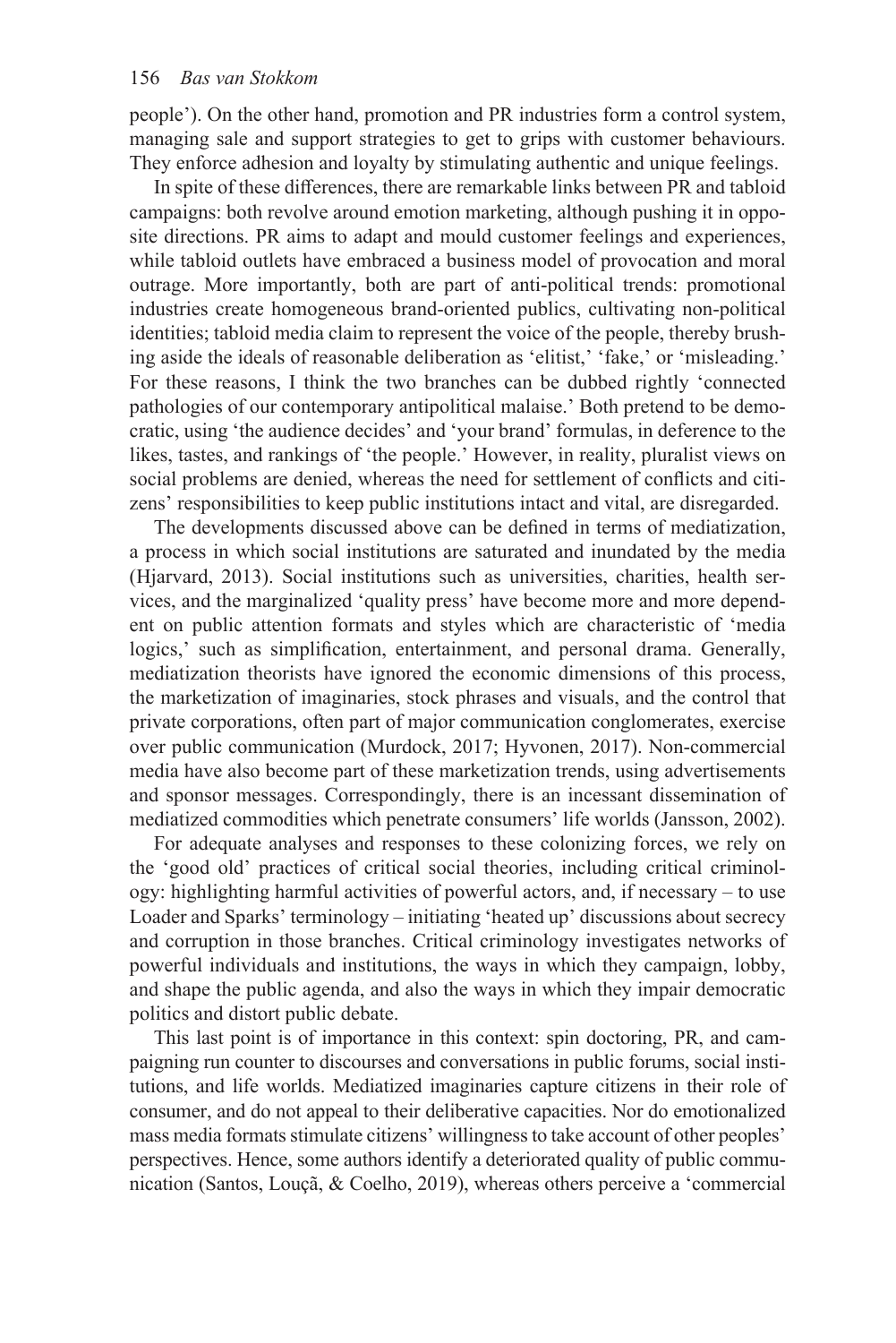expropriation of the public sphere' (Buroway, 2008). We may conclude that healthy public deliberation – as proposed by Loader and Sparks – is hampered and distorted in many ways by the dysfunctional forms of mass communication sketched above.

#### *Insulationism?*

This necessitates the appraisal of Loader and Sparks' rejection of 'insulationism': creating buffers against emotive public sentiments. I want to say first that I sympathize with the authors' belief in the immanent possibilities of democratic politics and with their criticism of the idea that criminology could function as an antidote to 'illiberal heat' and 'vicious politics.' We should not place our hopes in insulated institutions of policy formation, guided by agents of reason and expertise, the 'privileged knowers.' However, we could view insulation in another way, namely as efforts to safeguard spaces of public deliberation from media powers and their commodified imaginaries. I think there is a strong case to be made for protection against sensationalist mediatized images around issues like immigration and crime, as well as protection against promotional strategies, capitalizing on feelings of anxiety and threat, in order to sell more social safety programmes (ranging from facial recognition technologies to G4S services). We are in dire need of uninhibited spaces of public opinion formation which can facilitate deeper democratic deliberation. Deliberative polling is an option, although here, again, the epistemic elements are given priority too quickly (Van Stokkom, 2012). It seems more important to create deliberative spaces which draw upon citizens' judgement capacities and their preparedness – as Arendt calls it – to think representationally.

I believe Loader and Sparks are in some respects too eager to dismiss the idea of 'insulated spaces' (Loader & Sparks, 2010: ch. 4; Loader & Sparks, 2013). In a recent publication, they again criticize efforts to remove 'intrinsically contentious and impassionate issues from the heat of public combat in order to mitigate the worst effects of emotionalism and political gaming' (Loader & Sparks, 2020: 109). The authors argue that protagonists of this view 'inevitably want to reduce the scope of democratic politics.' I do not think that this is necessarily the case. On the contrary, the scope of politics can be widened by excluding mediatized formats and frames, thereby stimulating the exploration of controversial issues, and what Loader and Sparks call 'democratic experimentalism.' Thus, my claim is that not all types of insulating should be regarded as species of contemporary anti-politics. Although emotions are inevitably part of any deliberation and, as a consequence, it is impossible to insulate impassionate standpoints (Van Stokkom, 2012), deliberative settings could be organized in such ways that they minimize the replication of mediatized monologue-type shouting matches and related excitement formats.

Moreover, heated debates in mass media campaigns risk reducing political issues to rigid pro and contra viewpoints and encourage citizens to respond in a predictable way: to applaud or condemn. This is confirmed by research into 'partisan branding': magnifying political struggles in dualistic terms forecloses the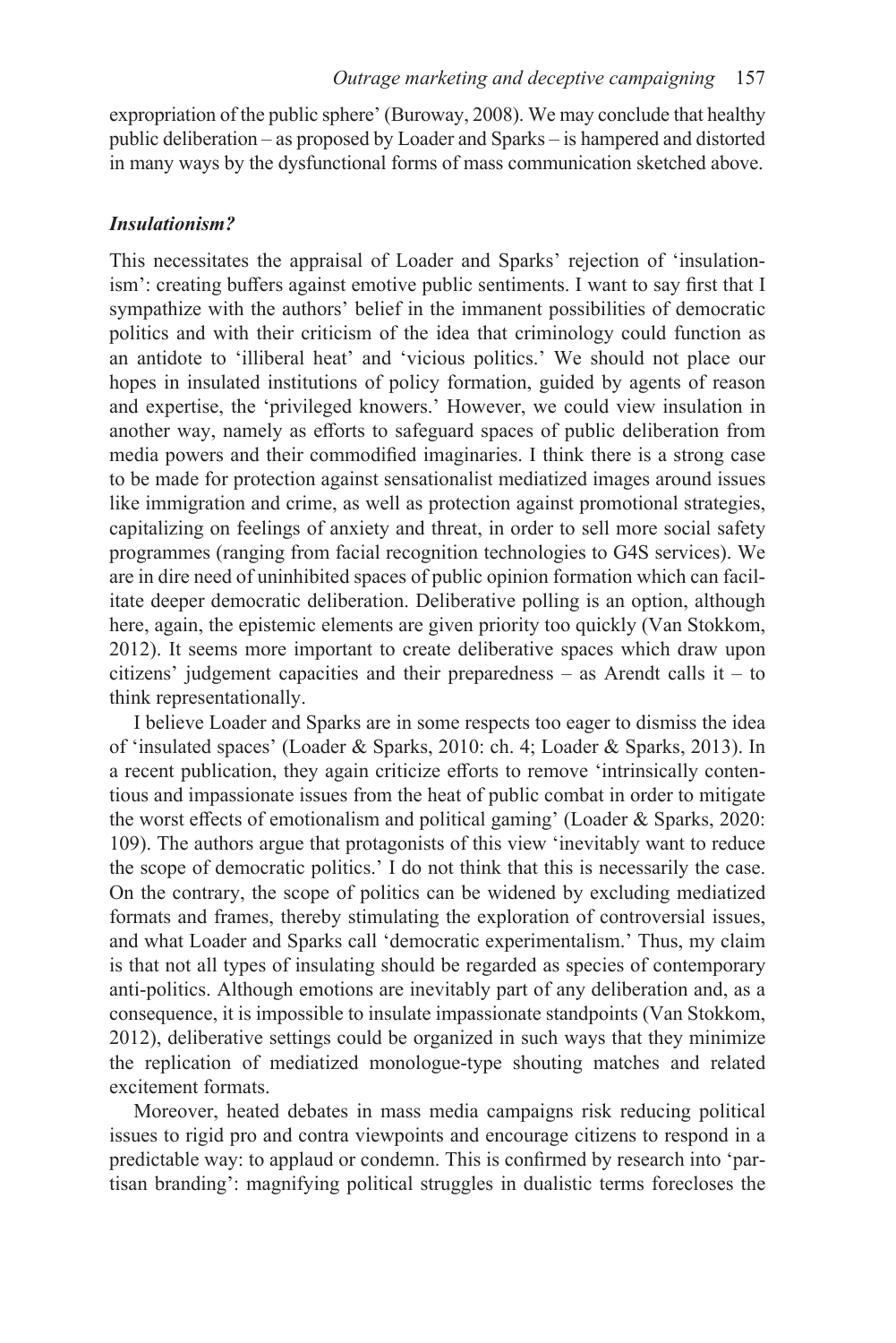willingness of citizens to explore the complexity of public issues and to interpret deviating phenomena. Ultimately, only the limited emotional repertoire of anger or empathy is used (Karlberg, 2002).

The challenge is to develop alternative communication services and (networked) spaces of deliberation which enable citizens to debate public questions as fully as possible, such as the future of punishment and crime control, as much as possible freed from detrimental news formats, clickbait, advertising, and micro-targeting strategies. Perhaps the first internet initiatives of the 1980s and 1990s – prior to the advent of commercial internet empires – and non-profits such as Antenna Networking and Free Press Unlimited could serve as an example. On the other hand, researchers, professionals, and experts could consistently criticize the confrontational formats of talk shows and refuse to cooperate with journalists who have the urge to deliver sensationalist news coverage.

#### *Publicly acceptable facts and opinion formation*

Philosopher Chantal Mouffe (2018) and many other protagonists of agonistic politics – a political current which emphasizes positive aspects of political contests – point out that we do not need necessarily more truth, but rather spaces for a vibrant clash of political positions. They criticize our post-democracy predicament, in which politics is reduced to technical questions to be handled by experts, thwarting meaningful popular debate. Some of them emphasize that truth-based solutionism is hostile to the democratic ability to give voice to different political projects and groups (Farkas & Schou, 2020). In many respects, this agonistic perspective comes close to the enactment of politics which Loader and Sparks envision. However, agonist politics might lead to further militancy and polarization, and it remains unclear how a divisive society can be held together. I think Arendt's vision is more promising because she emphasizes that contestation takes place in political settings which belong to all citizens, guaranteeing a unified public sphere (Roberts-Miller, 2002). This reflects the civic republican component of her philosophy, which is lacking in agonist and liberal political theories.

As I set out earlier, Arendt's philosophical approach is helpful to interpret current forms of 'anti-politics.'.= She maintains that the political domain is increasingly captivated by spin, PR, and advertising industries and that the *demos* is approached as a consuming mass. In addition, she points out that political players are seduced to tell mendacious stories, because their future-focused rhetoric is imbued with imaginative thoughts. Compared with idealistic perspectives on public communication (such as Habermas' precept that 'participants must mean what they say' [Habermas, 1998]), Arendt pays far more attention to the inherently deceptive features of politics and the troublesome role of epistemic expertise, which tends to seize control over public communication. She makes clear that presenting facts in veritable ways does not depend on expertise but rather on the trustworthy expression of disconcerting experiences and its recognition by the audience.

Finally, some words about this last issue. In 'Truth and Politics,' Arendt (1977) pits persuasive opinion against evidence and declares the former as the proper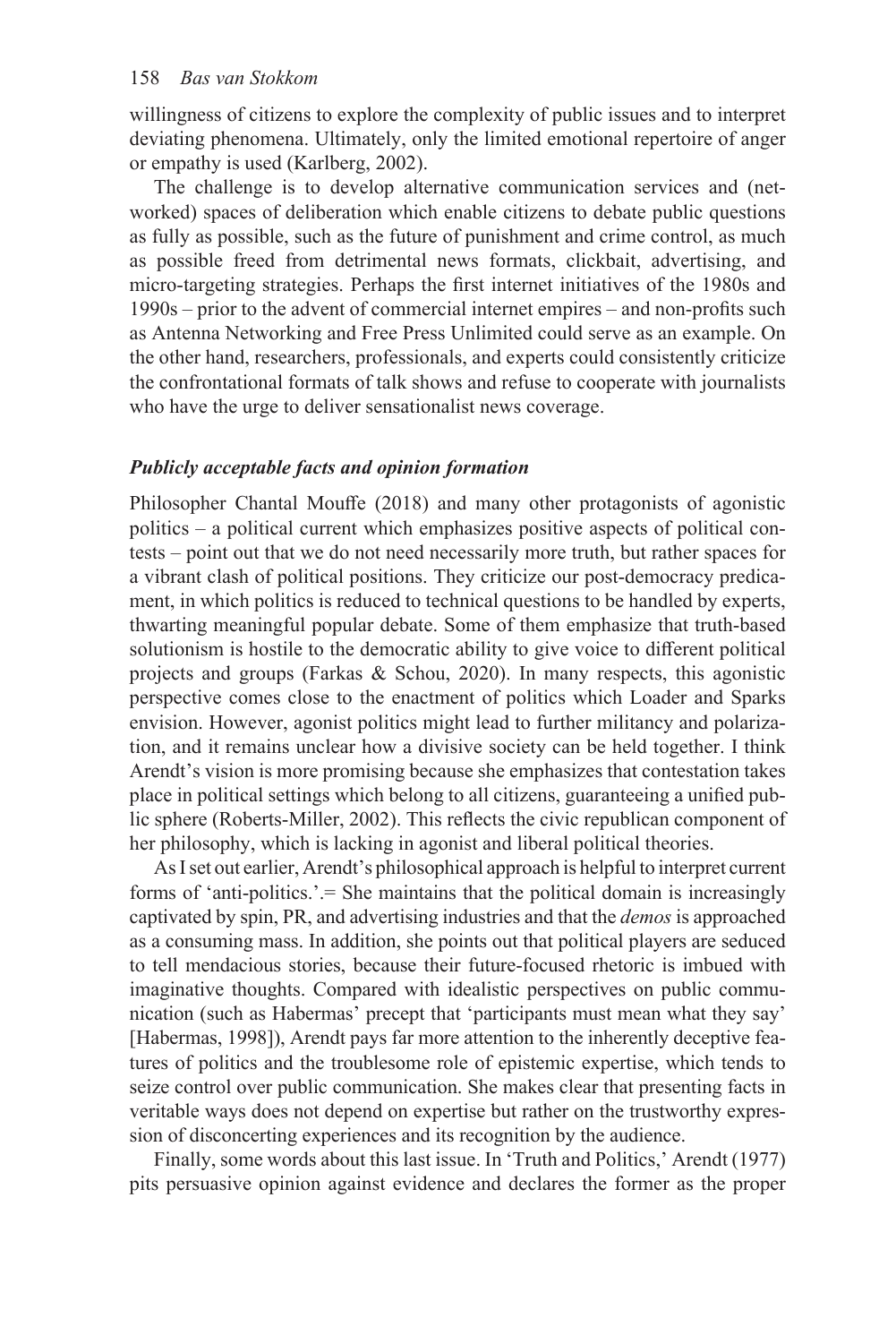mode of discourse. She criticizes the idea that scientific methods are the sole arbiters of true knowledge and that proof is our sole access to truth in the political realm (see Zerilli, 2006). The key is to make factual truths meaningful in such a way that the public acknowledges that something is the case. Hence, Arendt did not exclude truth claims as such from the political realm, as Habermas (1977) mistakenly emphasized. The point is that she uncouples these claims from the speaker's ability to ascertain the validity of statements. Importantly, she maintains that revealed factual truths have short lives when they are not acknowledged. Often, the matter-of-fact revelation of dramatic facts by news presenters remains misunderstood or meaningless. This shows that the issue revolves around transforming truths into 'publicly acceptable facts' (Zerilli, 2006). And this explains why Arendt highlights the role of witnesses who are prepared to speak forthrightly about their experiences and the problems they have faced. Their stories might engender a common understanding.

If we want to reinvigorate politics, it is important that citizens are given the floor and talk about their problems and worries. In this context, 'The parliament of the invisible,' a project initiated by Pierre Rosanvallon (2014), is exemplary. Non-consulted citizens are invited to tell their stories about injustice and deprivation, and to reveal their needs. Rosanvallon points out that these personal forms of representation – possibly complemented by literary and documentary forms of representation – could be integrated into political opinion-forming. This approach makes clear that politics is about public recognition of experiences of those who have been wronged or have witnessed misconduct. It might be conducive to a better politics of handling crime, corruption, and deprivation.

#### **References**

Arendt, H. (1972). *Crisis of the republic*. San Diego: Harcourt Brace Jovanovich.

- Arendt, H. (1973). *The origins of totalitarianism*. New York: Harvest/HBJ Books.
- Arendt, H. (1977). *Between past and future. Eight exercises in political thought*. New York: Penguin.
- Arendt, H. (2005). *Essays in understanding 1930–1954*. New York: Schocken Books.
- Aurand, T.W. et al. (2018). The VW diesel scandal: A case of corporate commissioned greenwashing. *Journal of Organizational Psychology*, *18*(1), 24–35.
- Bakir, V., Herring, E., Miller, D., & Robinson, P. (2019). Organized persuasive communication: A new conceptual framework for research on public relations, propaganda and promotional culture. *Critical Sociology*, *45*(3), 311–328.
- Bakir, V., & McStay, A. (2018). Fake news and the economy of emotions: Problems, causes, solutions. *Digital Journalism*, *6*(2), 154–175.
- Beckett, A. (2016). Revenge of the tabloids. *The Guardian*, 27 October.
- Berry, J.M., & Sobieraj, S. (2014). *The outrage industry. Public opinion, media and the new incivility*. New York: Oxford University Press.
- Birmingham, P.A. (2007). Lying world order: Deception and the rhetoric of terror. *The Good Society*, *16*(2), 32–37.
- Burawoy, M. (2008). What might we mean by a pedagogy of public sociology? *Enhancing Learning in the Social Sciences*, *1*(1), 1–15.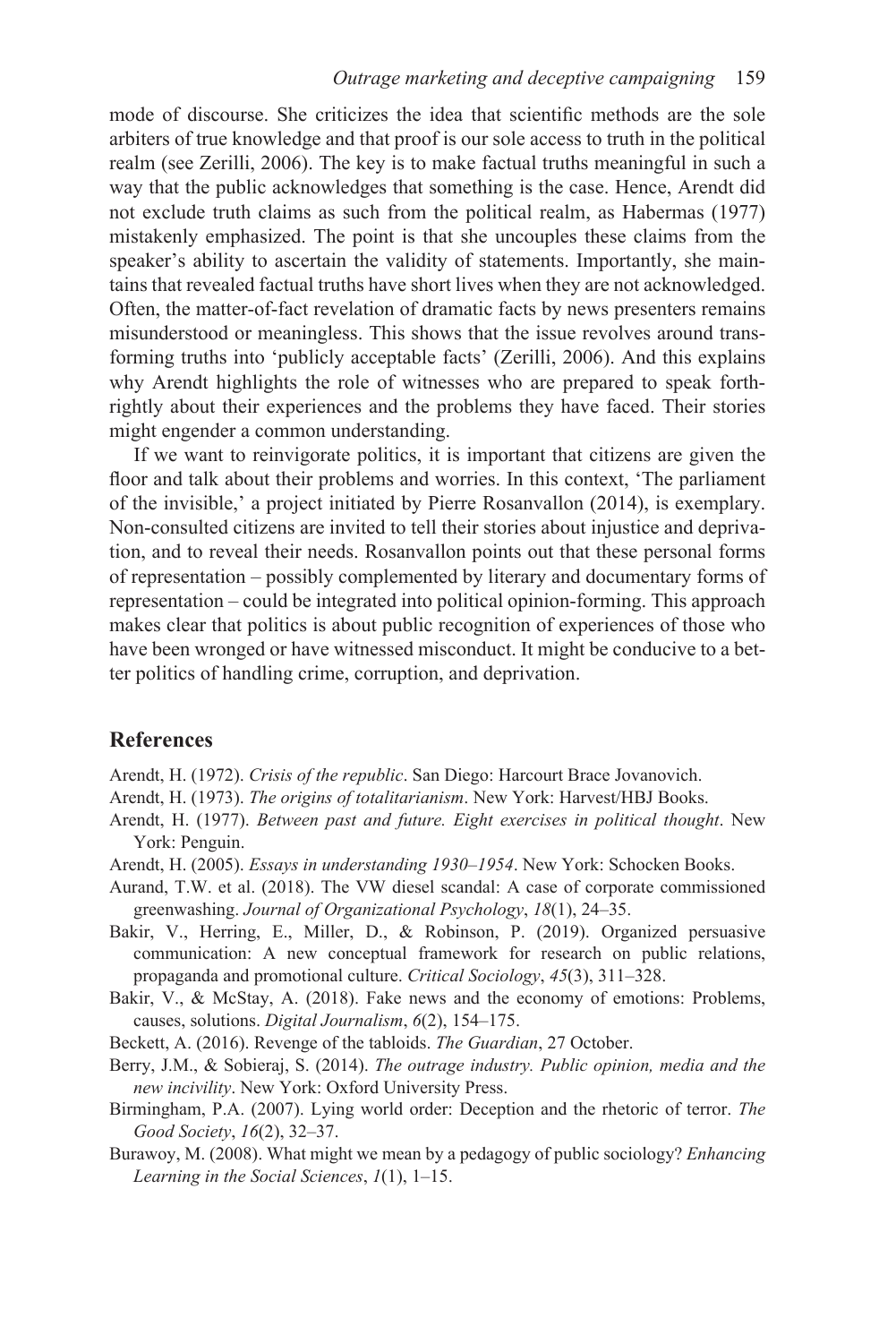Canovan, M. (1974). *The political thought of Hannah Arendt*. London: Dent & Sons.

- Chadwick, A. (2017). *The hybrid media system: Politics and power* (2nd ed.). New York: Oxford University Press.
- Chadwick, A., & Vaccari, C. (2019). *News sharing on UK social media. Misinformation, disinformation, and correction*. Loughborough: Loughborough University.
- Chadwick, A., Vaccari, C., & O'Loughlin, B. (2018). Do tabloids poison the well of social media? Explaining democratically-dysfunctional news sharing. *New Media and Society*, *20*(11), 4255–4274.
- Corner, J. (2007). Mediated politics, promotional culture and the idea of 'propaganda'. *Media, Culture and Society*, *29*(4), 669–677.
- Corner, J. (2017). Fake news, post-truth and media-political change. *Media, Culture and Society*, *39*(7), 1100–1107.
- Cronin, A.M. (2018). *Public relations capitalism. Promotional culture, publics and commercial democracy*. London: Palgrave Macmillan.
- Daniels, J. (2009). Cloaked websites: Propaganda, cyber-racism and epistemology in the digital era. *New Media and Society*, *11*(5), 659–683.
- Davis, A. (2013). *Promotional cultures: The rise and spread of advertising, public relations, marketing and branding*. Cambridge: Polity Press.
- Dean, M. (2013). *Democracy under attack. How the media distort policy and politics*. Bristol: The Policy Press.
- Ellul, J. (1973). *Propaganda: The formation of men's attitudes*. New York: Vintage Books.
- Farkas, J., & Neumayer, C. (2018). Disguised propaganda from digital to social media. In J. Hunsinger, L. Klastrup, & M.M. Allen (Eds.), *The international handbook of internet research* (2nd ed.) (pp. 707–723). New York: Springer.
- Farkas, J., & Schou, J. (2020). *Post-truth, fake news and democracy: Mapping the politics of falsehood*. London: Routledge.
- Gerbaudo, P. (2018). Social media and populism: An elective affinity? *Media, Culture and Society*, *40*(5), 745–753.
- Greer, C., & McLaughlin, E. (2017). News power, crime and media justice. In A. Liebling, S. Maruna, & L. McAra (Eds.), *The Oxford handbook of criminology* (6th ed., pp. 360–283). Oxford: Oxford University Press,
- Habermas, J. (1977). Hannah Arendt's communications concept of power. *Social Research*, *44*, 3–23.
- Habermas, J. (1998). *Between facts and norms*. Cambridge: MIT Press.
- Hansen, P. (1993). *Hannah Arendt. Politics, History and Citizenship*. Cambridge: Polity Press.
- Hjarvard, S. (2013). *The mediatization of culture and society*. London: Routledge.
- Hyvönen, M. (2017). As a matter of fact: Journalism and scholarship in the post-truth era. In M.A. Peters, S. Rider, M. Hyvönen, & T. Besley (Eds.), *Post-truth, fake news: Viral modernity & higher education* (pp. 121–132). Singapore: Springer.
- Jansson, A. (2002). The mediatization of consumption: Towards an analytical framework of image culture. *Journal of Consumer Culture*, *2*(1), 5–31.
- Jowett, G.S., & O'Donnell, V. (2014). *Propaganda and persuasion*. Newbury Park, CA: Sage.
- Karlberg, M. (2002). Partisan branding and media spectacle: Implications for democratic communication. *Democratic Communiqué*, *18*(Summer), 1–18.
- Loader, I. (2006). Fall of the "platonic guardians": Liberalism, criminology and political responses to crime in England and Wales. *British Journal of Criminology*, *46*(4), 561–586.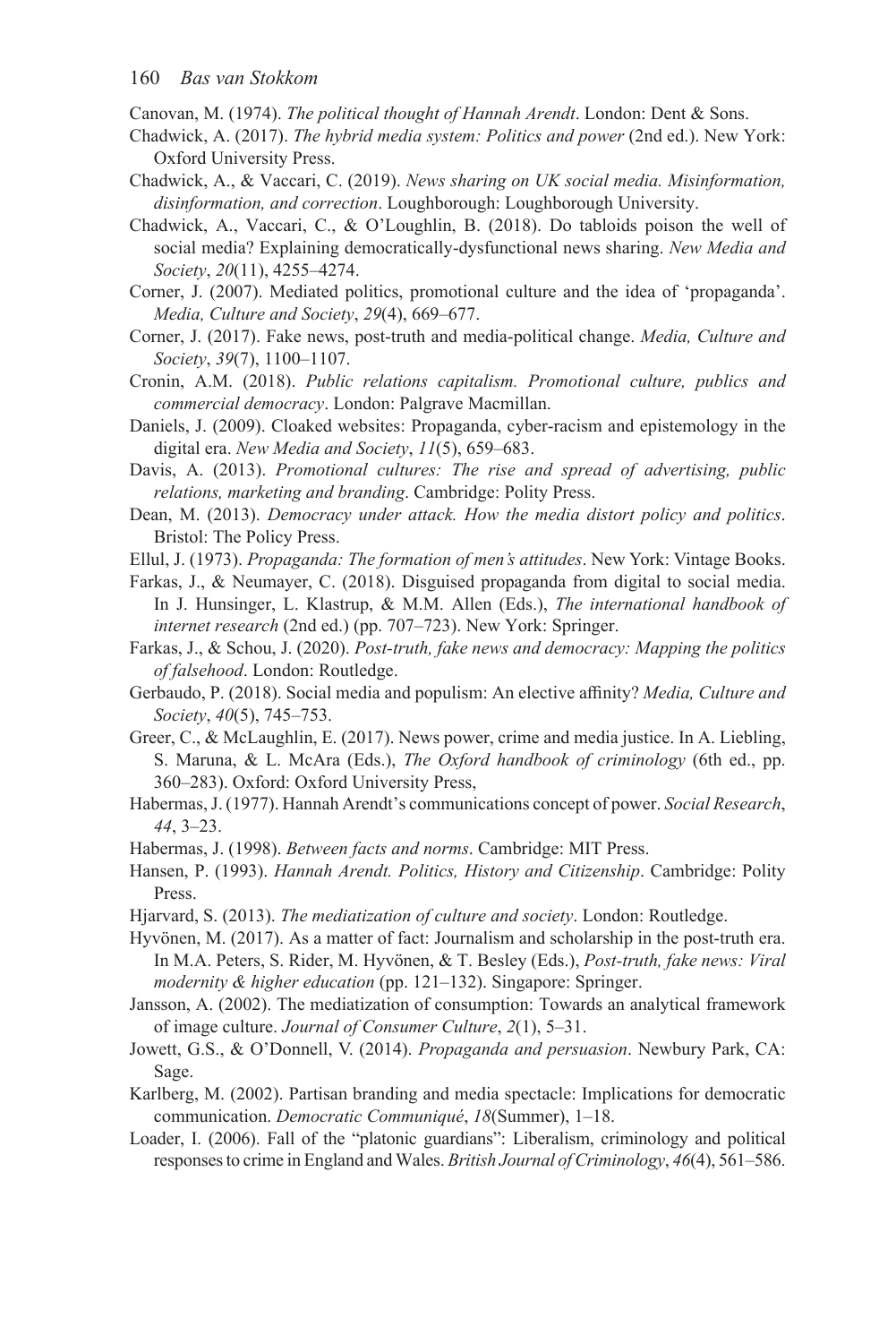Loader, I., & Sparks, R. (2010). *Public criminology?* London: Routledge.

- Loader, I., & Sparks, R. (2013). Unfinished business: Legitimacy, crime control and democratic politics. In A. Liebling & J. Tankebe (Eds.), *Legitimacy and criminal justice* (pp. 105–126). Oxford: Oxford University Press.
- Loader, I., & Sparks, R. (2017). Penal populism and epistemic crime control. In A. Liebling, S. Maruna, & L. McAra (Eds.), *The Oxford handbook of criminology* (6th ed., pp. 98–115). Oxford: Oxford University Press.
- Loader, I., & Sparks, R. (2020). Democratic experimentalism and the futures of crime control: Resources of hope for demotic times. In P. Carlen & L. Ayres França (Eds.), *Justice alternatives* (pp. 105–120). New York: Routledge.
- McKnight, D. (2013). *Murdoch's politics. How one man's thirst for wealth and power shapes our world*. London: Pluto Press.
- McNair, B. (2018). *Fake news. Falsehood, fabrication and fantasy in journalism*. London: Routledge.
- McStay, A. (2018). *Emotional AI. The rise of empathic media*. London: Sage.
- Miller, D., & Dinan, W. (2008). *A century of spin: How public relations became the cutting edge of corporate power*. London: Pluto Press.
- Miller, D., & Robinson, P. (2019). Propaganda, politics and deception. In T. Docan-Morgan (Ed.), *The Palgrave handbook of deceptive communication* (pp. 969–988). London: Palgrave.
- Moffitt, B., & Tormey, S. (2014). Rethinking populism: Politics, mediatisation and political style. *Political Studies*, *62*(2), 381–397.
- Mouffe, C. (2018). *For a left populism*. London: Verso.
- Murdock, G. (2017). Mediatization and the transformation of capitalism: The elephant in the room. *Javnost – the Public*, *24*(2), 119–135.
- O'Shaughnessy, N. (2010). The death and life of propaganda. *Journal of Public Affairs*, *12*(1), 29–38.
- Phillips, W. (2015). *This is why we can't have nice things: Mapping the relationship between online trolling and mainstream culture*. Cambridge: MIT Press.
- Richards, B. (2004). The emotional deficit in political communication. *Political Communication*, *21*(3), 339–352.
- Roberts-Miller, P. (2002). Fighting without hatred: Hannah Arendt's agonistic rhetoric. *Journal of Composition Theory*, *22*(3), 585–601.
- Rosanvallon, P. (2014). *Le Parlement des invisibles*. Paris: Seuil/Raconter la vie.
- Samoilenko, S.A. (2017). Strategic deception in the age of 'Truthiness'. In I.E. Chiluwa (Ed.), *Deception and deceptive communication: Motivations, recognition techniques and behavioral control* (pp. 129–168). New York: Nova Science Publisher.
- Santos, T., Louçã, J., & Coelho, H. (2019). The digital transformation of the public sphere. *Systems Research and Behavioral Science*, *36*(6), 778–788.
- Serazio, M. (2017). Branding politics: Emotion, authenticity, and the marketing culture of American political communication. *Journal of Consumer Culture*, *17*(2), 225–241.
- Van Stokkom, B. (2012). Deliberative rituals: Emotional energy and enthusiasm in debating landscape renewal. In S. Thompson & P. Hoggett (Eds.), *Politics and the emotions: The affective turn in contemporary political studies* (pp. 41–58). London: Continuum.
- Wardle, C., & Derakhshan, H. (2017). *Information disorder: Toward an interdisciplinary framework for research and policy making*. Strasbourg: Council of Europe.
- Zappettini, F. (2018). *The tabloidization of the Brexit campaign: Power to the (British) people?* Paper presented at the public seminar 'We, the people: Political, media and